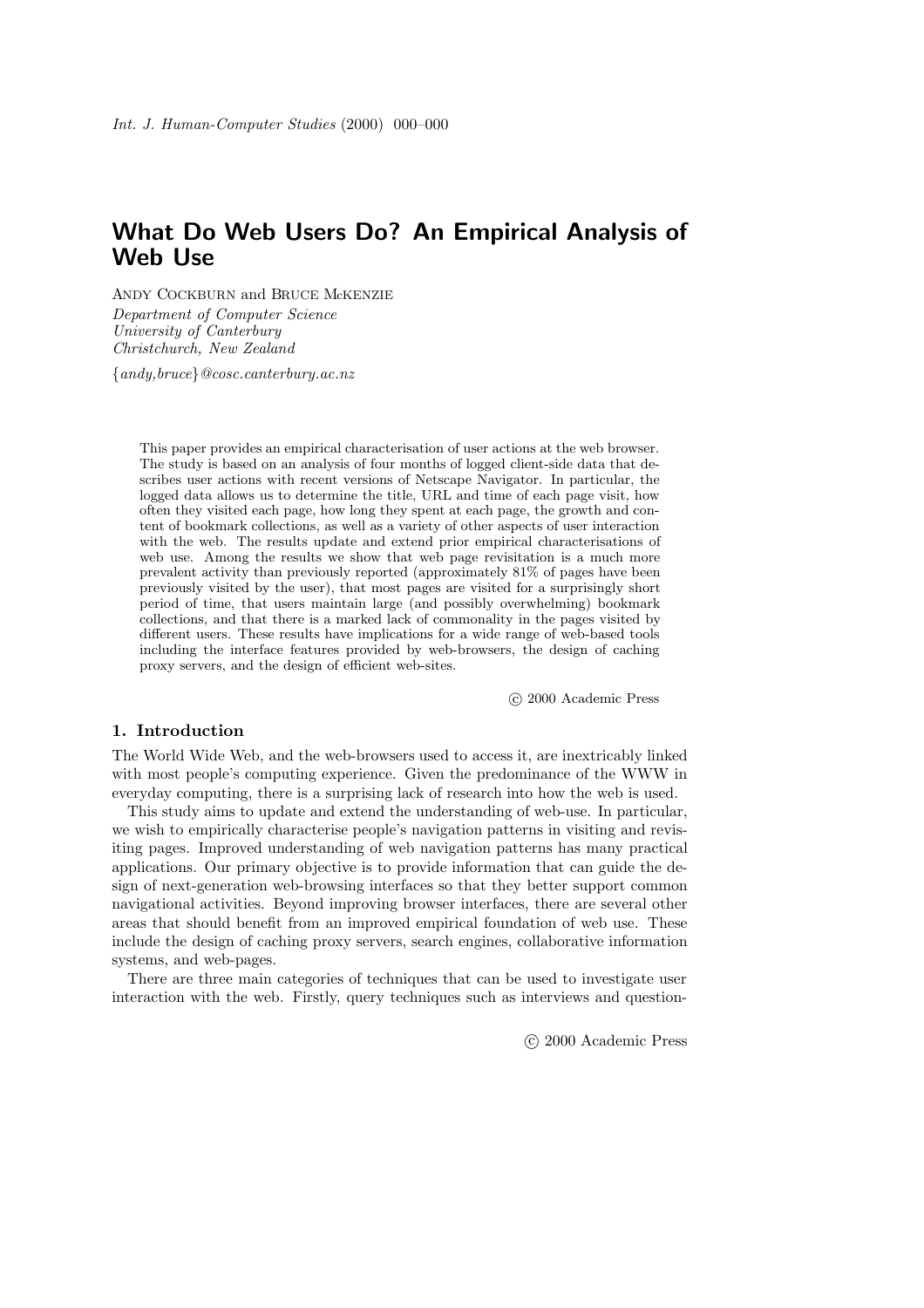naires can be used to retrieve background demographics on user groups as well as subjective data on aspects of the user's conscious interaction with the web. Since 1994, the twice-yearly "WWW User Surveys" run at the Georgia Institute of Technology's Graphics, Visualization, and Usability Center<sup>1</sup> have provided the definitive source for this type of information: for example, see Kehoe & Pitkow (1996).

The main attraction of questionnaires is the relative ease of gathering a large set of responses. Their primary limitations, however, are their narrow scope and their separation from the user's task: they report on the user's perceived, rather than actual, interaction.

Secondly, dynamic observation techniques such as controlled experiments, thinkaloud studies and ethnographic studies observe and record the user's actions *while* they occur. In understanding web use, controlled experiments have been used to investigate 'micro' issues, such as the investigation into user models of the 'Back' button by Cockburn & Jones (1996). Think-aloud studies, in contrast, are generally used to gain insights into 'macro' web usability issues such as users' high-level tasks and goals: for example, Byrne, John, Wehrle & Crow (1999). Ethnographic studies broaden the scope of investigation further, placing a heavy emphasis on the context of the users' actions within, and around, the web. Clearly this is a long-term and timeconsuming experimental technique. Bellotti & Rogers's (1997) six-month study of the publication industry provides the best approximation of web-based ethnographic methods that we are aware of. However, Bellotti & Rogers do not use the term 'ethnography' to describe their method, which relied heavily on interviews rather than 'immersion' in the environment under study.

Thirdly, static observation techniques review traces of the user's actions *after* they have occurred. In web research, the main sources of these traces are logs captured at either the client or the server. Client-side logs reveal the history of the users' actions with the browser: they allow insights into how frequently various interface components of the browser are used (such as the 'Back' button), and how frequently users navigate to particular pages. Server-side logs show data on the number of requests for particular pages within a site, together with the sources of those requests (in terms of an IP address). Server-side logs are generally used to provide statistics to site designers, but they have also been used to construct navigational aids such as site-maps that show the common trails through the information space (Wexelblat & Maes 1999). Pirolli, Pitkow & Rao (1996) and, more recently, Chi, Pirolli & Pitkow (2000) discuss the problems and uses of extracting meaningful information from web-server logs.

The analysis reported in this paper uses a static observation technique that draws on client-side logs of user interaction with the browser. The aim is to update prior studies of web-use that were based on client-side logs (Catledge & Pitkow 1995, Tauscher & Greenberg 1997), and to overcome some of their limitations (see Section 2). The analysis method (Section 3) draws on four months of daily log files for seventeen users. Each user's daily log file shows details of the pages they visited, the number of times they visited them, the timing of page visits, and changes to the user's bookmark collection. Section 4 provides the analysis and results of the study. The implications

<sup>1</sup> http://www.cc.gatech.edu/user surveys/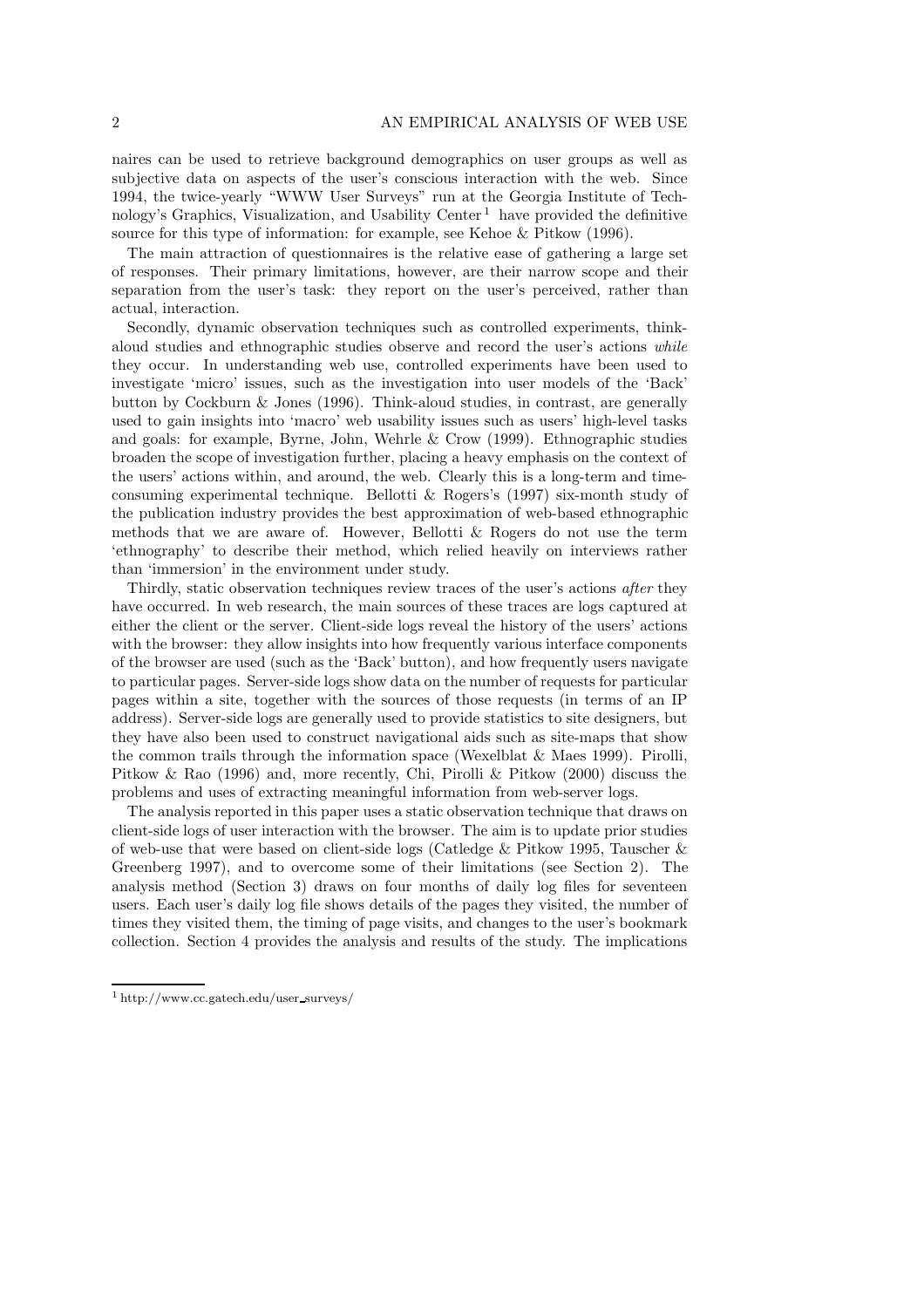of the results for browser and web-page design are discussed in Section 5, and the limitations of the study are presented in Section 6. Section 7 concludes the paper.

#### **2. Prior Empirical Analyses of Web Use**

Two prior studies provide the empirical foundation for our current understanding of user interaction with the web: Catledge & Pitkow (1995) and Tauscher & Greenberg (1997). Both of these studies were based on client-side log files.

Catledge & Pitkow's (1995) study involved 107 users who were staff, faculty and students in Georgia Institute of Technology's Computing Department. In three weeks, 31134 navigation acts with the XMosaic (version 2.4) browser were logged, giving a mean page visit rate of approximately fourteen pages for each user per day. Their study revealed that the dominant user interface techniques for visiting pages were clicking on hypertext anchors  $(52\%)$  and on the 'Back' button  $(41\%)$ . Navigating to pages by typing the URL, by clicking 'Forward', or by selecting from 'Bookmarks' (also termed 'Hotlist' or 'Favourites') were all lightly used, each accounting for about 2% of navigational actions.

Tauscher & Greenberg's (1997) study involved 23 subjects, selected from a pool of nineteen staff, faculty and students in a Computer Science department and nine programmers and software engineers in a telecommunications company. As in Catledge & Pitkow's study, the web-browser used was XMosaic (version 2.6). Approximately 19000 navigation acts were logged during a five to six week period, giving a mean page visit rate of around 21 pages for each user per day. Their study confirmed that link selection (clicking on an anchor in the page) and 'Back' are the dominant navigation mechanisms, accounting for approximately 50% and 30% of navigation acts.

As well as analysing user actions at the web browser, Tauscher & Greenberg focused on the *recurrence rate* of page visits: "the probability that any URL visited is a repeat of a previous visit, expressed as a percentage". They found that the recurrence rate for the subjects participating in their study was 58%, and by re-analysing the data from 55 of Catledge & Pitkow's subjects they found a recurrence rate of 61%. This result shows that users had previously seen approximately three out of five pages visited.

Although both studies showed low use of bookmarking techniques (less than 2% of user actions), a 1996 survey (Abrams, Baecker & Chignell 1998) indicated that bookmarks were becoming more heavily used, with 84% of subjects having more than eleven bookmarks. Indeed, Pitkow (1996) reported from a survey of 6619 users that "organizing retrieved information" is one of the top three usability problems of using the web, reported by 34% of the participants.

## 2.1. LIMITATIONS

Though excellent studies, there are four main reasons for suspecting that these findings may no longer reflect current use of the web: the growth of the web, the evolution of web-navigation aids, the fact that the subjects were not using their 'normal' browser, the relatively crude interface of the browser studied, and the duration of the evaluations.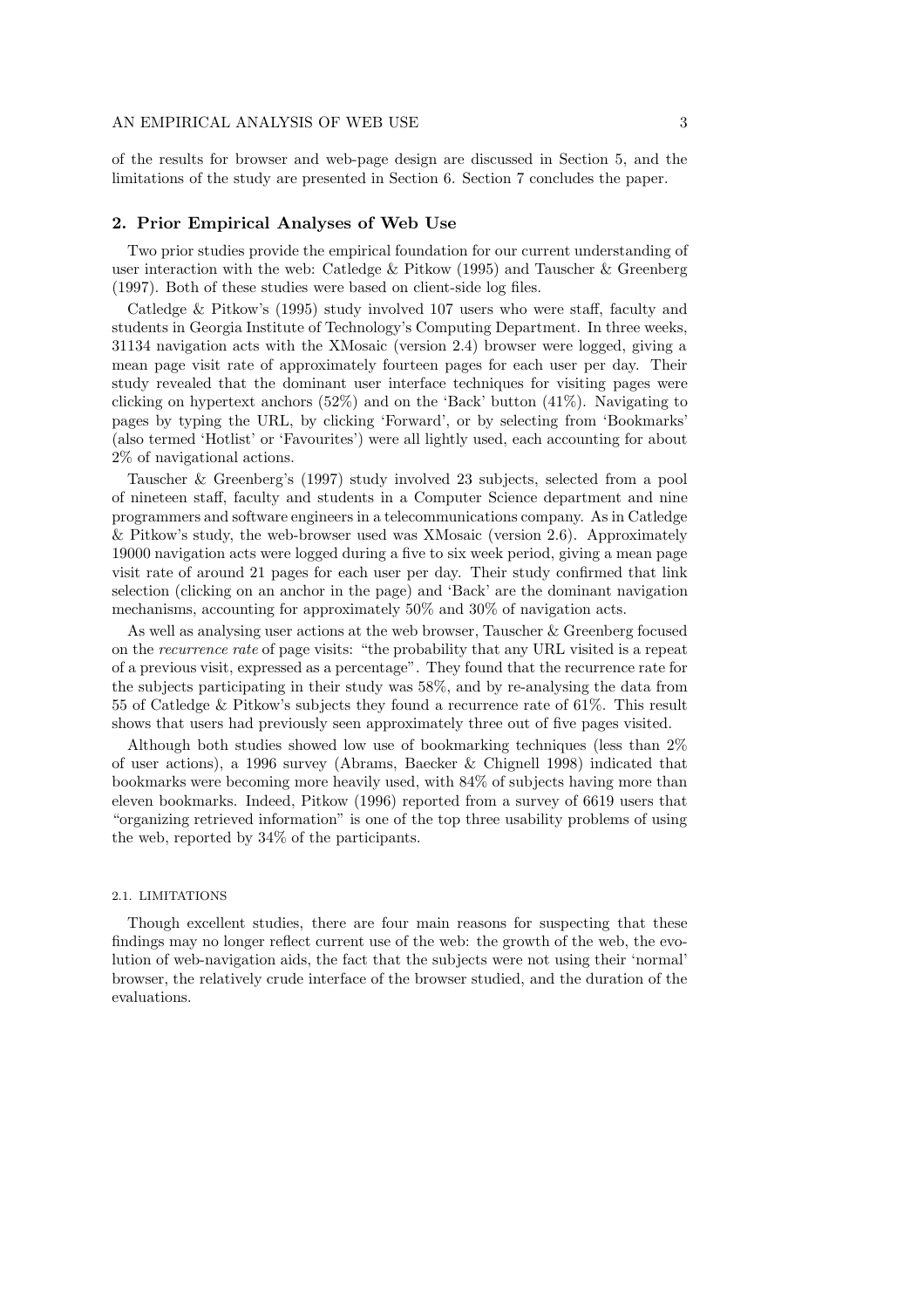## 2.1.1. *Growth of the web*

As Kehoe & Pitkow (1996) state "Five years is not very long on most historical scales, but for the World Wide Web (WWW) it constitutes a lifetime." The two main studies were carried out in 1994 (Catledge & Pitkow) and 1995 (Tauscher & Greenberg). Given the relative youth of the web at this time, and its continued exponential growth, it seems reasonable to suspect that usage patterns may have evolved and matured.

# 2.1.2. *Evolution of navigation aids*

Web navigation aids are now a fundamental part of web use: web search engines, meta search engines, web directories and search agents are all commonly used to access web information. These tools, however, were either in their infancy or did not exist at the time of the prior studies.

#### 2.1.3. *Browsers of preference*

Both studies analysed use of a specially equipped 'logging' version of NCSA's XMosaic browser. Tauscher & Greenberg state that none of their subjects used XMosaic as their normal everyday web-browser. Similarly, Catledge & Pitkow indicate that subjects may have chosen to use a browser other than XMosaic. Clearly, the subjects' behaviour could have been influenced by the use of a non-favoured browser.

#### 2.1.4. *Web-browser studied*

Netscape Navigator and Microsoft Internet Explorer are now the dominant webbrowsers. Netscape Navigator and Microsoft Internet Explorer had an estimated 10% and 84% share of web browser use in January 2001 (W3Schools.com 2001). The user interfaces to the current generation of web browsers have gone through several iterative refinements, and have been the topic of research-level scrutiny: for example, see Au & Li (1998). It is reasonable to suspect that the improved interfaces may have changed browser usage.

#### 2.1.5. *Duration of the evaluations*

Catledge & Pitkow analysed three weeks of user interaction logs with XMosaic, and Tauscher & Greenberg analysed between five and six weeks. It is possible that long term web-page revisitation patterns will be missed even in these fairly long term analyses.

# **3. Method**

The study reported in this paper aims to overcome the problems of the prior studies described in the previous section: it updates the results of the previous work; the subjects used their preferred browsers as normal while doing their everyday work; the browsers were current versions; and the study lasted a total of four months. We should foreshadow, however, that in overcoming these limitations we introduced new ones. In particular, unlike the prior studies we were unable to log which user interface elements were used to navigate to each page (link selection, Back button, history list, etc.) This and other limitations of the study are further reported in Section 6.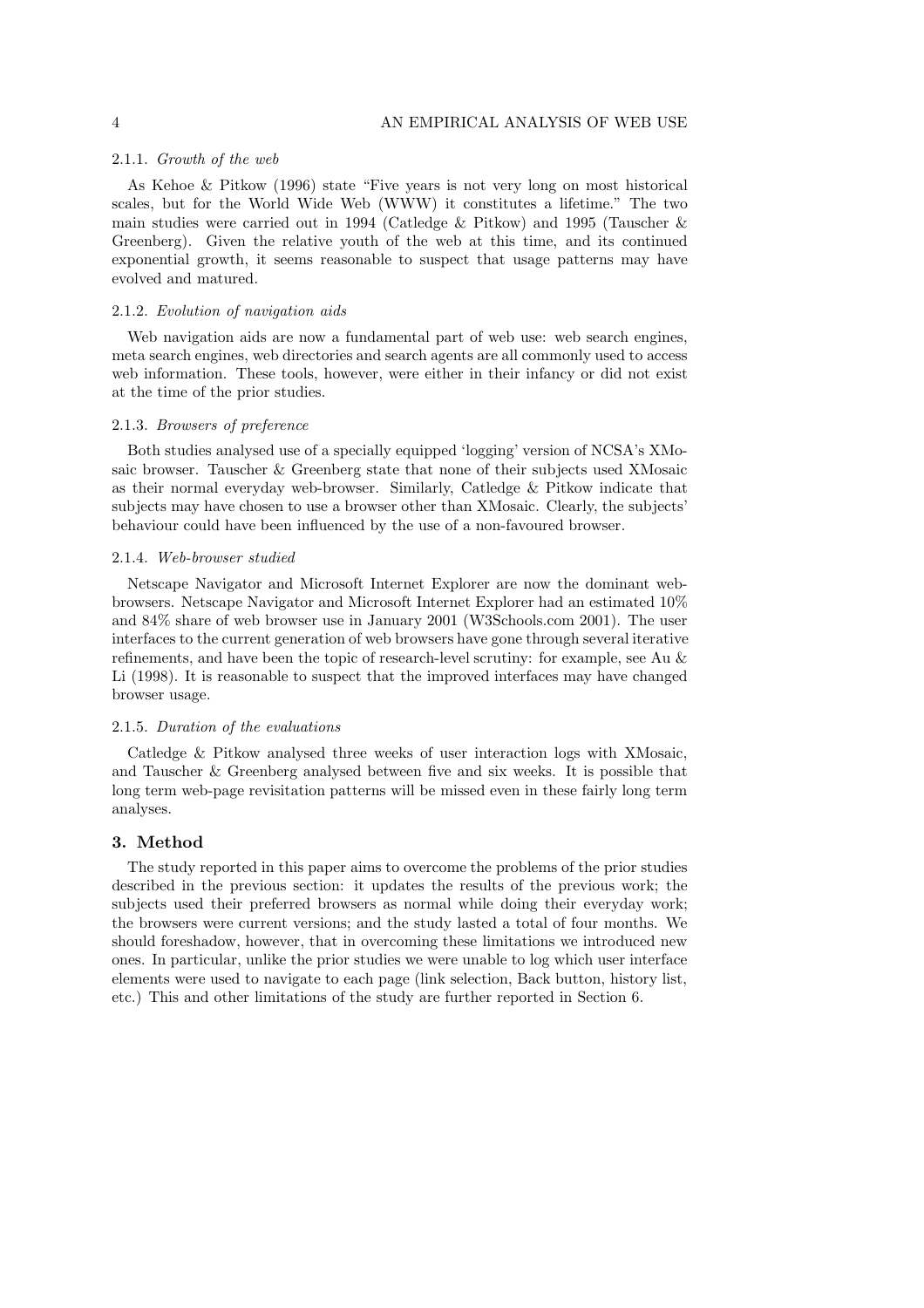#### 3.1. DATA SOURCE FILES

Under the Unix operating system, Netscape Navigator maintains a history file history.dat and a bookmark file bookmarks.html in a directory .netscape under the user's home directory. The history file keeps a list of the URLs the user has visited, the time of their last and first visit, the number of visits, and the title of each page. The history file is updated by Netscape whenever the user visits a page. The bookmark file holds all the bookmarked pages, an identifying label for each (which is extracted from the page's HTML Title tag, but can be replaced by the user), and the times at which the bookmark was added, last visited, and most recently changed. The structure of the bookmark file reflects the organisation of bookmarks into folders. The bookmark file is modified whenever the user accesses a bookmarked page, adds a page to the bookmarks, or modifies the bookmark structure using the "Edit Bookmarks" window.

## 3.2. PERMISSION AND PERIOD

We obtained permission from seventeen users to retrieve copies of their history and bookmark files from incremental backups. At our institution any file that is modified during the day is copied into an incremental backup. Therefore, if the user visited any pages using Netscape within a 24 hour period, there would be a copy of their history.dat file on the backup. Similarly, if they accessed a page in their bookmark collection, or if they modified their bookmark collection, then the backup would contain a copy of their bookmarks.html file.

Copies of the history and bookmark files were retrieved for a four month period (119 days), from early October 1999 to late January 2000. We asked for permission to gather the data *after* the terminating date of the study. There were, therefore, no dangers of "Hawthorne Effect" modifications to subject behaviour due to their awareness that their actions were being logged (Mayo 1933).

#### 3.3. DATA EXTRACTION AND ASSUMPTIONS

The history.dat file is a Berkeley DB 1.85 Hash file (Olson, Bostic & Seltzer 1999) that contains six fields for each web page, as follows:

- *URL* the URL of the page;
- *Title* the HTML Title tag of the page (if any);
- *First* the time and date of the first page visit;
- Last the time and date of the most recent page visit;
- *Count* a count of how many times this URL has been visited;
- *Flag* a flag that shows whether the page was explicitly requested by the user rather than being part of another page (such as an image file that is part of another page).

A C program was used to extract the data. To aid repeatability of the study, it is necessary to state four normalisations and assumptions made in the data analysis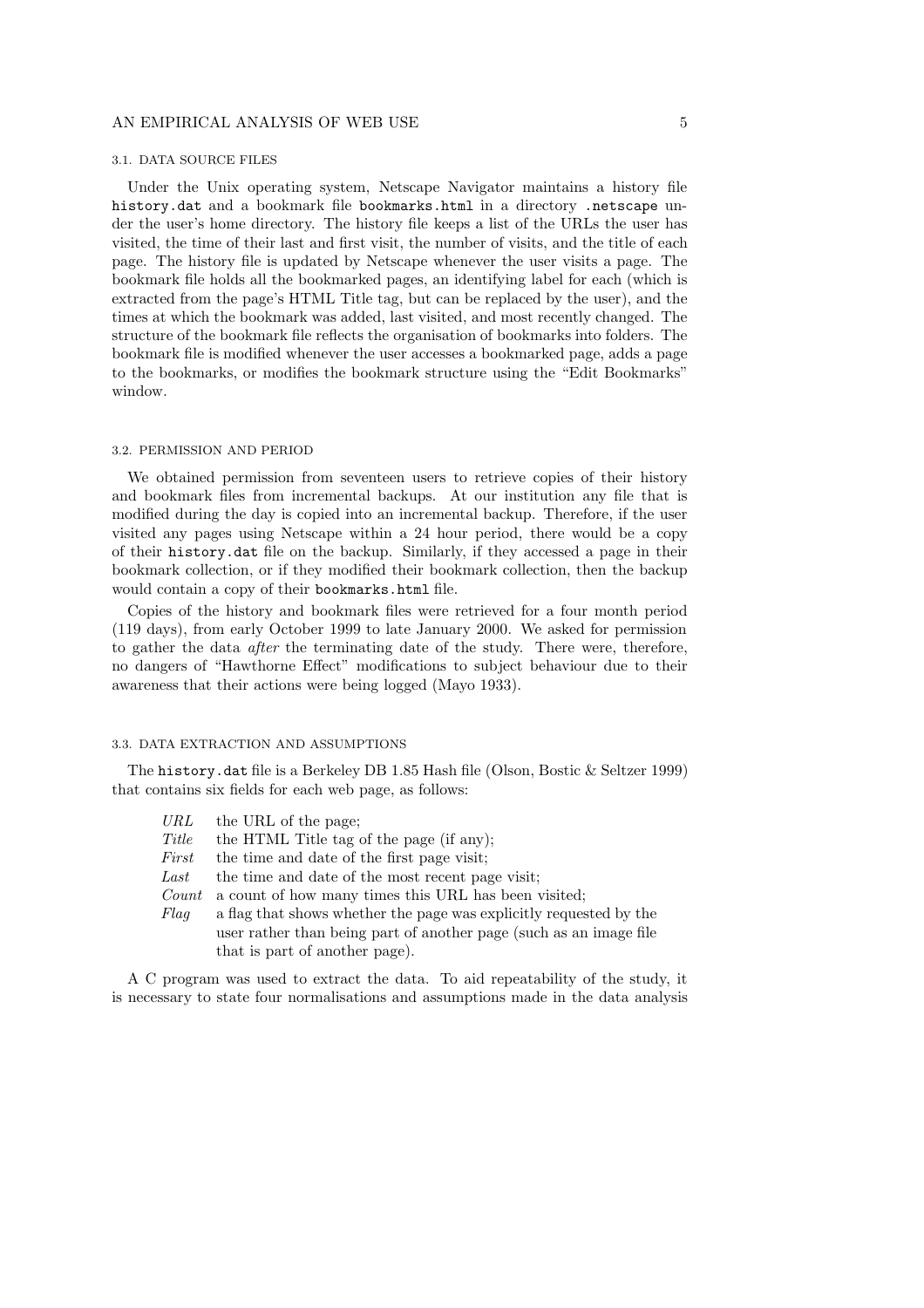program <sup>2</sup> .

- (1) Only pages with the *Flag* field set to 1 were included in the study. The history file includes data on many pages that the user has not explicitly requested. For instance, image files and java applets can be loaded by the browser as part of the page the user has requested. In terms of the user's action at the browser, we believed it would be incorrect to include these files within the set requested by the user.
- (2) URLs involving search queries were truncated to remove the suffixes of the form ?name=value&name=value... Thus, search queries were counted as visits to the same page: for example, separate searches for "cats" (www.google.com/search? q=cats) and "dogs" (www.google.com/search?q=dogs) using the google search engine would count as two visits to google. To confirm that this "cleaning" of URLs did not distort our results, we also ran our experiments with uncleaned URLs. The characterisations of web use resulting from the experiments with the "unclean" URLs were similar to those resulting from "clean" URLs.
- (3) The *Count* fields for all pages were normalised to a zero value for the start of the study. Thus, we only counted page visits that occurred during the period of the study.
- (4) Each page within a frameset is independently counted. If the user enters a frameset page foo.bar/frameset.html which refers to framed pages foo.html and bar.html, the log file will register one visit to each of the pages frameset.html, foo.html, and bar.html even through the user sees only one page in the browser. Implications of this limitation are discussed where appropriate in the results.

# 3.4. SUBJECTS

The seventeen unpaid volunteer subjects were all faculty (7), programming staff (3), tutors (3) or graduate students (4) in the Computer Science department. Although there is an obvious bias towards high levels of computing skills in our subject pool, this is consistent with the prior studies by Catledge & Pitkow and Tauscher & Greenberg. All subjects used their normal web browser (Netscape versions in the range from 4.5 to 4.7), running under either the Sun Solaris or Linux operating systems.

Subject 15 was employed as a web-master during the analysis period. In several of the data analyses reported below his patterns of web use are significantly different from the other subjects. These outlying data points are reported when they occur, but he was not excluded from the study because of the insights the data provides into "high-end" web use.

## **4. Results**

In the results we use the term 'visit' to describe the act of displaying a page in the web browser, regardless of the technique used to navigate to the page: link selection,

<sup>&</sup>lt;sup>2</sup> In an earlier version of this paper (McKenzie & Cockburn 2001), we incorrectly excluded pages with a variety of suffixes, including .jpg and .gif. All the data-analyses have been re-run in this paper, and the plots re-generated to remove this flaw.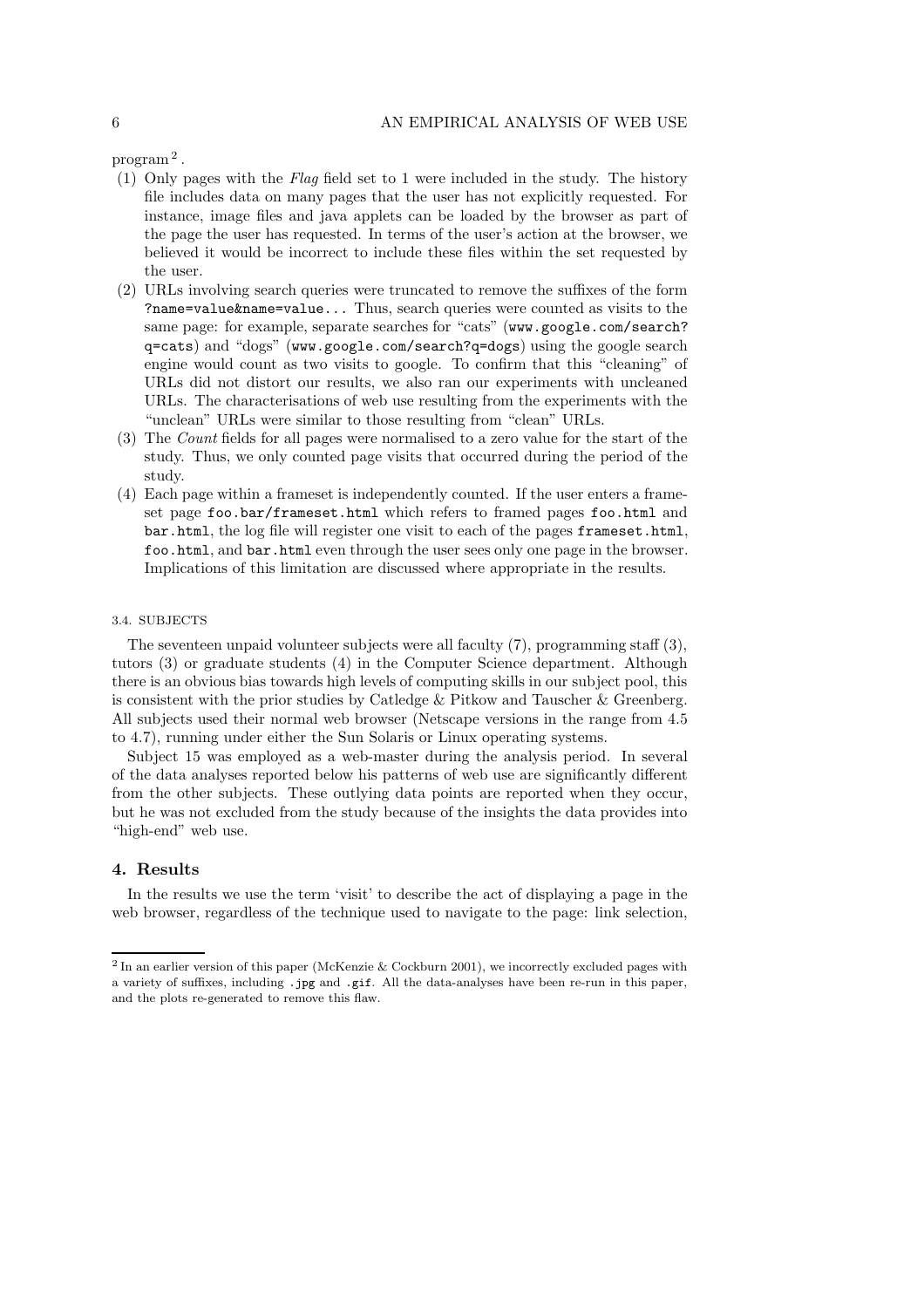'Back' button, bookmarks, etc. 'Visit count', then, describes the number of pages that a user (or group of users) has displayed in the browser. If a user navigates from page *a* to *b* and back to *a*, then this path results in a total visit count of three: two visits to *a* and one visit to *b*. We use the term 'vocabulary size' to describe the number of distinct URLs that a user (or group of users) has visited. Consequently, the *a*, *b*, *a* path gives a vocabulary size of two.

Note that revisiting a page does not necessarily mean that the user sees the same information displayed. Many popular pages, such as cnn.com are frequently updated, and a user who visits this page (and no others) once each day for fifty days will have a visit count of fifty, but a vocabulary size of one.

Over the 119 days of the study the seventeen subjects visited a total of 84841 pages, with a total vocabulary size of 17242 different URL addresses. The mean daily page visit count was approximately 42 pages for each user per day. This number provides a strong indication of the growth of web use since the earlier studies, which had approximate daily visit count means of fourteen (Catledge & Pitkow 1995) and twenty one (Tauscher & Greenberg 1997).

## 4.1. VISIT COUNTS AND VOCABULARY SIZES

Figure 1(a) shows, for each subject, the increase in the total number of pages visited during the 119 days of the study. Each data point on a user's line in the graph indicates that a backup file for that day was available, meaning that the web had been used that day. The mean total visit count by each subject during the study is 4991 ( $\sigma = 6106$ ), with a minimum visit count of 281 (subject 16) and a maximum of 24309 (subject 15). Per-subject visit counts are shown on row 1 of Table 1. Subject 15's visitation rate is a clear outlier (more than two standard deviations from the mean), and removing his data from the analysis produces a mean visit count of 3783 ( $\sigma = 3652$ ).

Figure 1(b) shows the increase in each user's URL vocabulary (the number of distinct URLs visited) over the study. The mean per-subject final vocabulary size is 1227  $(\sigma = 1086)$ , with a range from 74 to 4251. Each subject's vocabulary size is shown on row 2 of Table 1. The figure shows that the rate of increase in vocabulary size is fairly constant over the period of the study. Closer inspection of the graph, however, shows periods of "exploration" where the vocabulary rapidly increases, and periods where the vocabulary grows little despite regular web use.

The visit counts and vocabulary sizes reported here will be larger than the actual number of pages displayed in each user's browser. This over-estimation is caused by separately counting each frame-page within a frameset (see Section 3.3).

#### 4.2. CORRELATING VISIT COUNTS WITH VOCABULARY SIZES

We analysed the relationship between the growth of each user's visit count and their vocabulary size (see Figure 2, which plots visit counts against vocabulary sizes for the subjects that visited more than 2000 pages). Although the observed periods of rapid vocabulary growth might have implied that visit counts and vocabulary sizes would grow relatively independently of each other, linear correlation and regression show a close relationship between the variables: per-subject linear regression R-squared values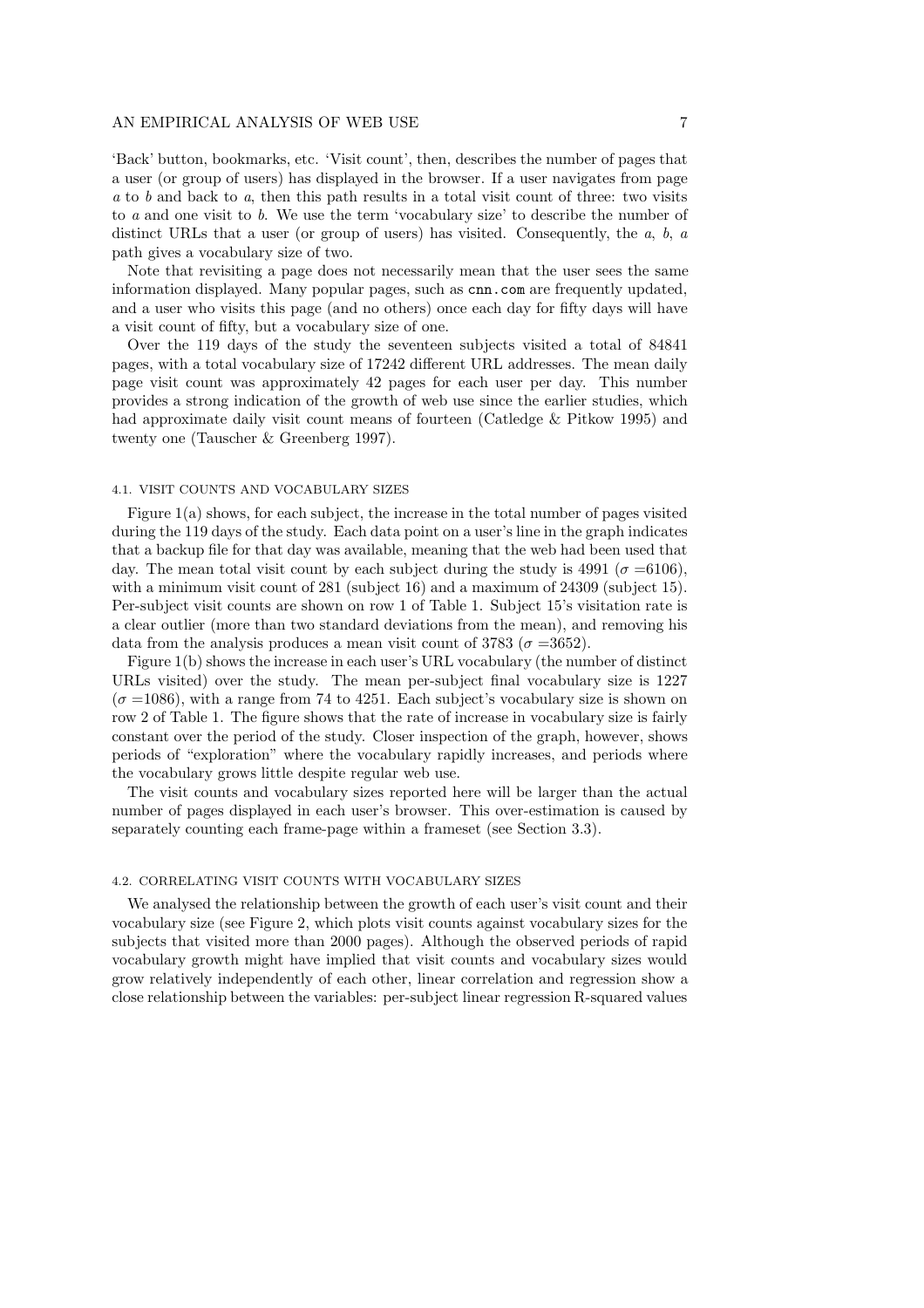

(a) Total visit counts by time.



(b) Total vocabulary size by time.

FIGURE 1. Total number of pages visited and total vocabulary over time  $\frac{\text{mm}}{\text{y}}$  for each user.

ranged from 0.9 to 0.999, and all p values  $< .0001$  (see rows 7 to 9 of Table 1 for a summary). Slopes for the linear regression "line of best fit" range from 2.0 (subject 4) to 6.5 (subject 2). Linear regression over all subjects gives a slope of 5.083 and an R-squared value of  $0.8837$  (F(1,940) = 7140, p < 0.0001). This overall slope value reflects the revisitation rate for the subject pool: for each new URL added to the overall vocabulary, four pages are revisited.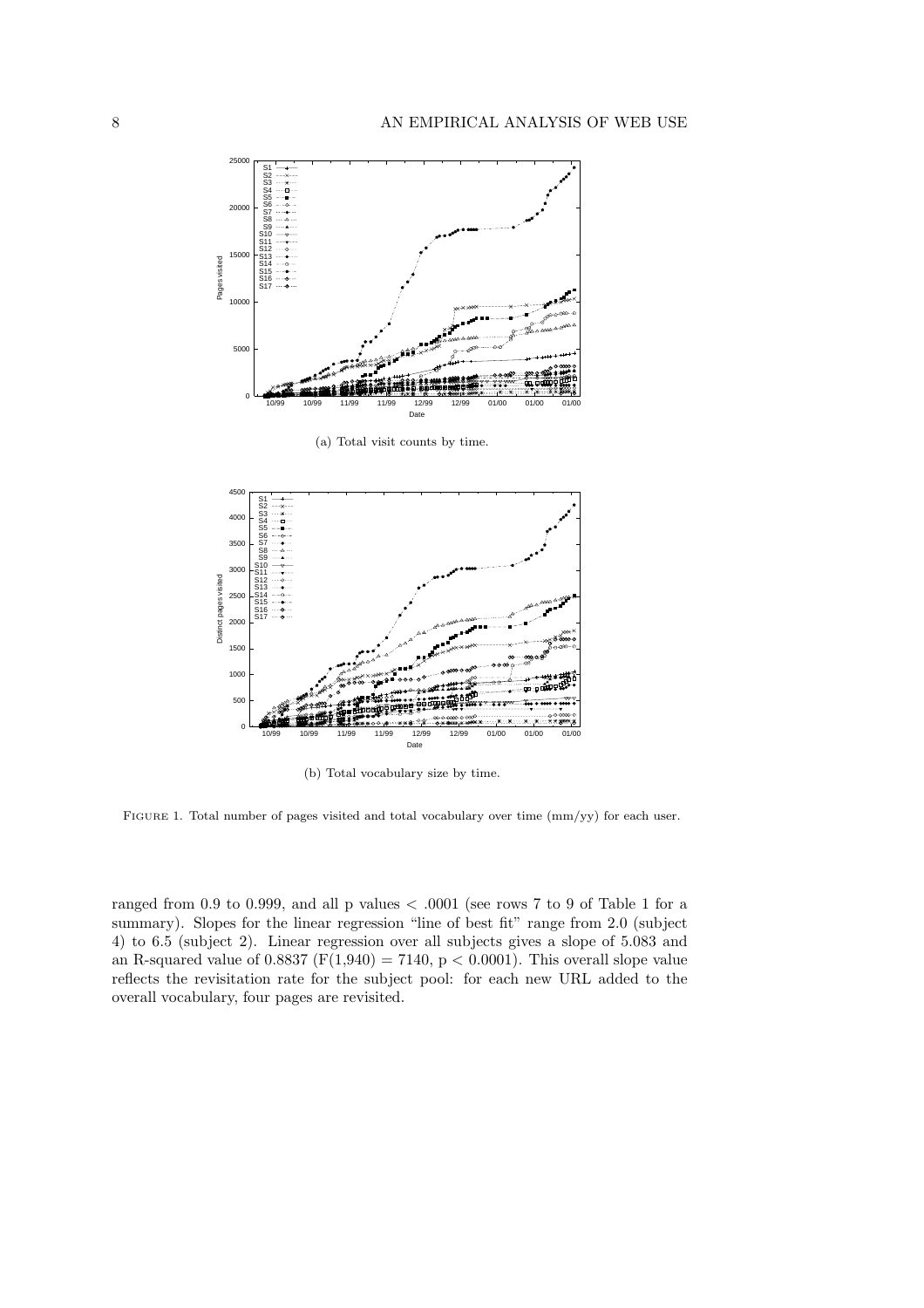

FIGURE 2. Truncated plot of total pages visited against URL vocabulary.

#### 4.3. REVISITATION RATES

Previous studies have shown that revisitation (navigating to a previously visited page) accounts for 58% and 61% of all page visits. Our study shows that page revisitation is now even more prevalent, accounting for 81% of page visits when calculated across all users. This revisitation rate is calculated according to the formula used in Tauscher & Greenberg (1997):

$$
R = \frac{total\ visit\ count - total\ vocabulary\ size}{total\ visit\ count} * 100
$$

Per-subject revisitation rates ranged from a minimum of  $61\%$  (subject 4) to a maximum of 92% (subject 15), with a mean of 81% ( $\sigma$  =10). Row 4 of Table 1 shows per-subject revisitation rates. Interestingly, even our subject with the lowest revisitation rate was revisiting pages more frequently than the overall mean of the prior studies.

#### 4.4. DOMINANCE OF FAVOURED PAGES

Almost all the subjects had one or two pages that they visited far more often than any other page. This pattern of behaviour substantially contributed to the high revisitation rates reported in the previous section. Subject 2, for instance, had visit counts of 4352, 384, 199, and 117 for his top four pages. Rows 10 to 19 of Table 1 show the visit counts for the top five pages for each user. The top three pages accounted for a minimum of 8.9% of page visits (subject 17), and a maximum of 48% (subject 2), with a mean of  $24\%$  ( $\sigma = 13.7$ ).

Given the extremely high visit counts to each user's favourite pages, it is useful to investigate the interface techniques that allow them to visit those pages. Netscape Navigator supports a variety of techniques that allow short-cut access to pages. These include the configurable 'Home' button, bookmarks, and the 'personal toolbar'. Rows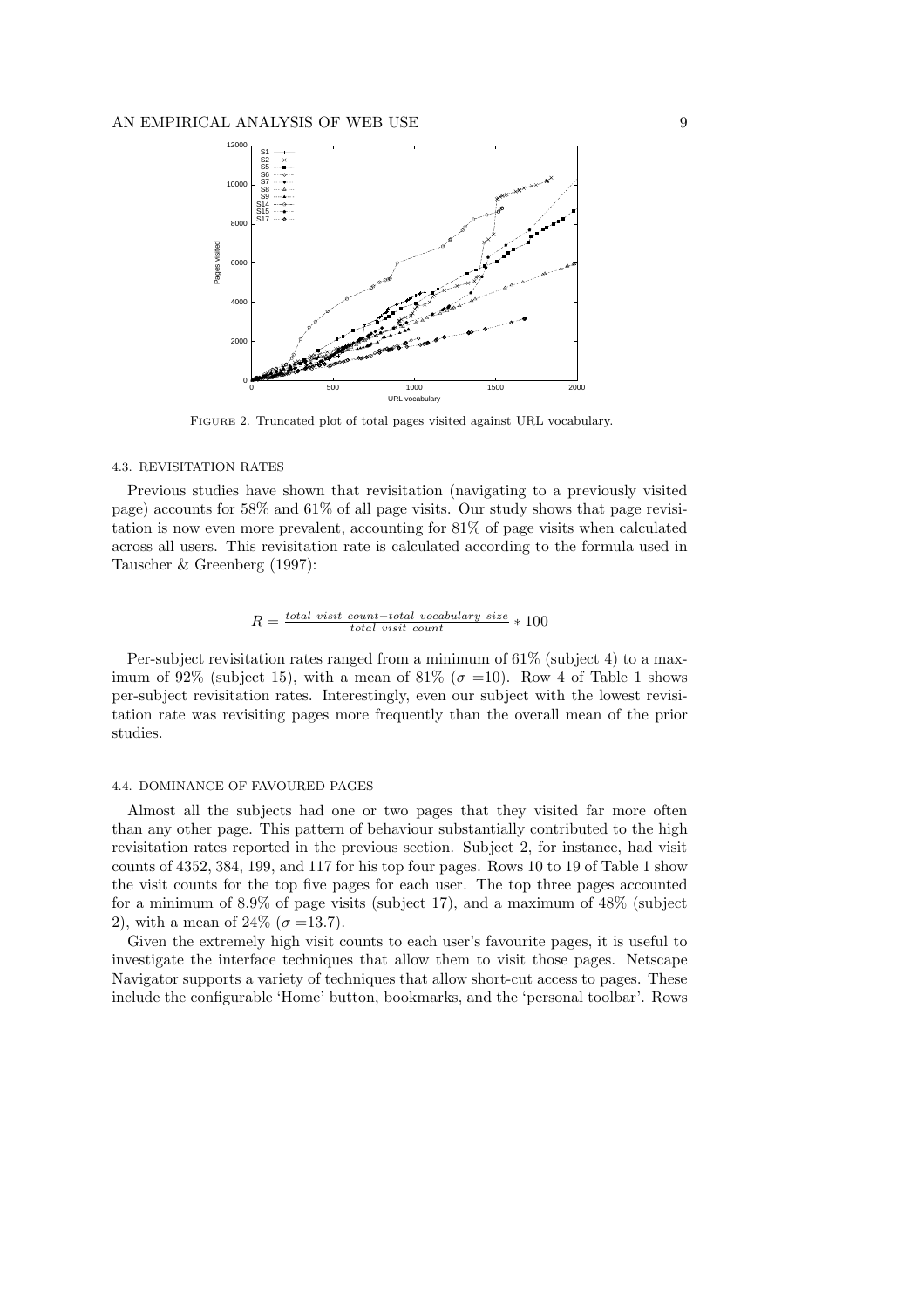

FIGURE 3. The number of pairs of pages visited within certain time gaps (number of pairs on the y-axis, time gaps on the x-axis).

11, 13, 15, 17 and 19 of Table 1 use the following symbols to encode shortcut techniques that the user could use to access the page (efficiency, here, is defined in terms of visibility and availability of interface activators that will cause the browser to navigate to the page): ❀—the page is set as the user's home page; ☛—the page is in the user's bookmark collection;  $\geq$ —the page is in the user's 'Personal Toolbar';  $\chi$ —the page is not in any of the above categories.

Although most users had shortcuts to their top two pages (rows 11 and 13), few had a shortcut scheme for reaching their third, fourth and fifth most frequently visited pages (rows 15, 17 and 19). Of course, users may have created other shortcut schemes that we were unable to detect from the logs. In particular, one common practice that we are unable to analyse is the use of 'handy links' HTML pages that many users create to help them quickly access pages.

#### 4.5. TEMPORAL ASPECTS OF PAGE VISITS

The results show that browsing is rapidly interactive. Users often visit several pages within very short periods of time, implying that many (or most) pages are only displayed in the browser for a short period of time. Figure 3 shows that the most frequently occurring time gap between subsequent page visits was approximately one second, and that gaps of more than ten seconds were relatively rare.

This result was calculated by taking the set of URLs in each user's daily history file and sorting them by the *Last* field: for example, the sorted file might show that at 3pm exactly (15:00:00) the user visited page *x*, followed by *page y* one second later (15:00:01), and page *z* at 15:01:05.

There are two weaknesses in our technique for establishing temporal gaps between pages. The first weakness tends to over-estimate time gaps (providing an upper-bound for gaps) because only one *Last* entry is recorded for each page that is visited many times in the day. Thus, if the user visits page *a* at 11:45:00, page *b* at 11:45:10, page *c* at 11:45:20, then revisits page *b* at 11:46:00, the log will only record one visit to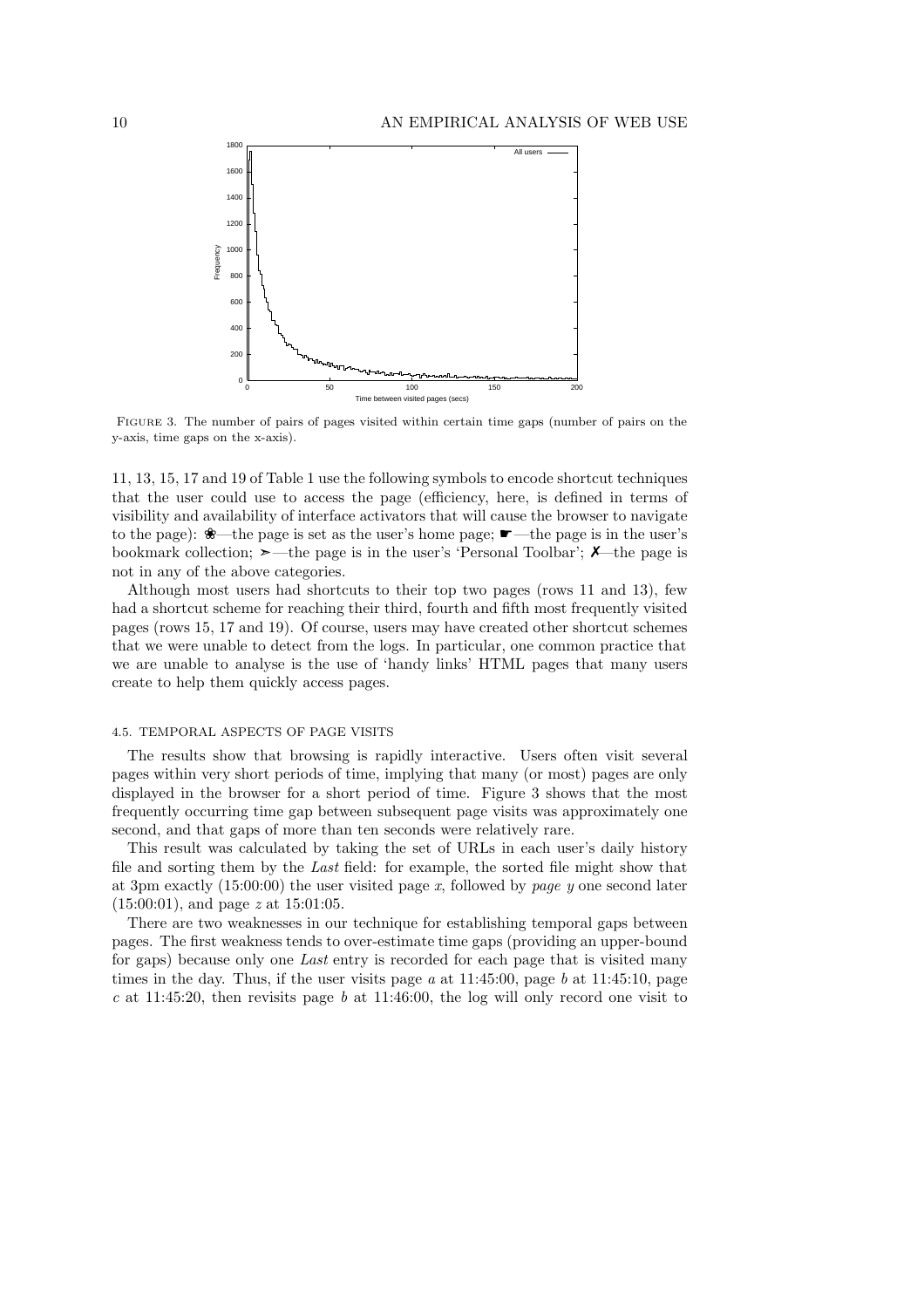

FIGURE 4. URLs and folders in the top-level bookmark file by time.

page *b* at 11:46:00. This will lead to the incorrect result of a gap of twenty seconds between pages *a* and *c*, rather than two ten second gaps between *a* and *b* and then *b* and *c*. We logged a total of 36892 gaps across the seventeen subjects, meaning that we detected 44% of the 84824 gaps that actually occurred between the pages visited by the subject pool (the total visit count of 84841 minus one page for each subject).

The second weakness tends to under-estimate time-gaps. It is caused by separately registering each frame-page within a frameset (see Section 3.3). For each frameset page in the log file, the logs will show that each of the associated frame-pages were visited almost instantaneously.

The important result is that browsing is a *rapidly* interactive activity—even more so than our conservative results indicate—as demonstrated by Figure 3. There are two possible browsing strategies that would explain the short gaps between pages. The first is that users rapidly follow links when navigating between pages within one browser. This would imply that many (or most) pages are simply used as routes to other pages; the users are following known trails through a series of links that are displayed at known locations on the pages. The second explanation is that users frequently use secondary windows to pop-up a series of 'spoke' pages that are linked off a single 'hub' page; clicking on a link with the middle mouse-button in Netscape Navigator causes the linked page to be displayed in a new window, and shift clicking with Internet Explorer has the same effect. Using this technique, a user could 'visit' several pages, each displayed in a separate window within one or two seconds. We suspect that both of these explanations are valid, but that the first (rapid navigation within one window) is the primary cause of the effect shown in the data.

#### 4.6. BOOKMARKS

We analysed the contents of each subject's bookmarks file. There was a wide range of bookmark usage patterns, from subject 16 who did not use them at all, through to subject 8 who had a maximum of 587 bookmarks: see row 20 of Table 1. The mean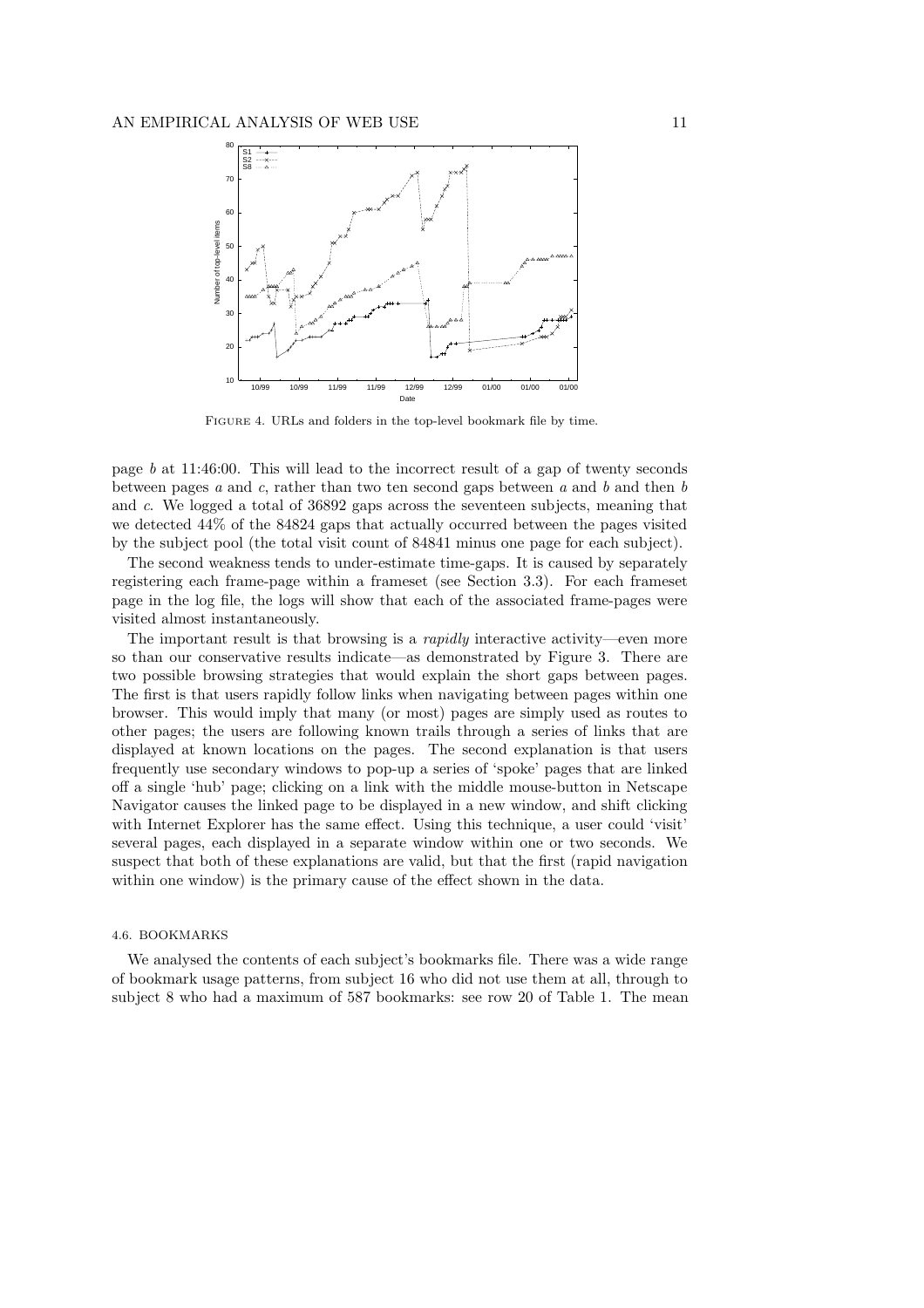maximum size of the subjects' bookmarks collection was 184 ( $\sigma$  =166.15). The mean number of folders used to store bookmarks was 18.1 ( $\sigma$  =16.5): see row 21 of Table 1.

On analysing the changes in each subject's bookmark collection over time, we found that the rate of bookmark addition heavily outweighed the rate of deletion. Rows 24 and 25 of Table 1 show the number of bookmarks added and deleted for each user, giving means of 27.6 ( $\sigma = 29.7$ ) and 3.7 ( $\sigma = 5.2$ ).

The imbalance between the rates of bookmark addition and deletion implies that users have (or will have) problems managing the size and organisation of their bookmark collections. Bookmarks in Netscape are normally selected via a pop-up cascading menu, the length of which depends on the number of "top level" items in the bookmark file. Row 23 of Table 1 shows that our subjects had up to 130 items in this top-level; a number that is certain to produce an unwieldy menu. Figure 4 shows the number of items in the top-level for three of the subjects, plotted over time. The obvious steps show how the users would periodically re-organise their bookmark file structure to overcome the problem of the menu growing too long (this effect was also noted by Abrams et al. (1998)). Our analysis shows that when re-organising bookmarks, rather than deleting items, subjects would typically relocate them to new folders (see row 25 of Table 1). We also found that twelve of the subjects had duplicate bookmark entries that they were presumably unaware of. On average, approximately 5% of bookmarks were duplicates, with subject 2 having 28 duplicates.

Web sites and pages are relatively transient, yet the low rate of deletion indicates that bookmark collections continually grow. Two months after collecting the bookmark data, we ran scripts that attempted to access each page in the subjects' bookmark collections. Any page returning 404 "Not found", 301 "Moved Permanently", or 5xx (host unavailable) was deemed invalid. Over all subjects, approximately 25% of bookmarked pages were invalid. The percentage of valid bookmarks for each user are shown on row 27 of Table 1.

#### 4.7. A COMMUNITY OF USERS?

With the growth of research interest in systems for 'collaborative information filtering' and 'recommender systems' (for example, (Goldberg, Nichols, Oki & Terry 1992, Wexelblat & Maes 1999, Shardanand & Maes 1995)) it seemed potentially useful to review the degree of overlap between the browsing patterns of the subjects. Our subjects all worked or studied within the same department.

First, we compared the percentages of each subject's web-page visits that were made within the department's web-site, within the parent institution, within the country, and overseas. We found a relatively high degree of uniformity across the subjects: the mean percentage of web-page accesses made within the department was 58%  $(\sigma =19\%)$ , within the parent institution was 6.5% ( $\sigma =5.2\%$ ), within the country was 5.3% ( $\sigma$  =4.5%), and international was 30% ( $\sigma$  =18.4%). These values are summarised on rows 28 to 30 of Table 1.

Closer analysis, however, reveals that the subjects were not visiting similar areas in the web. For each page in the total URL vocabulary of 17242 distinct URLs visited by the subjects, we counted how many subjects had visited it. Ninety one percent of the URLs (14734) had been visited by at most one of the subjects: that is, only 9.2% had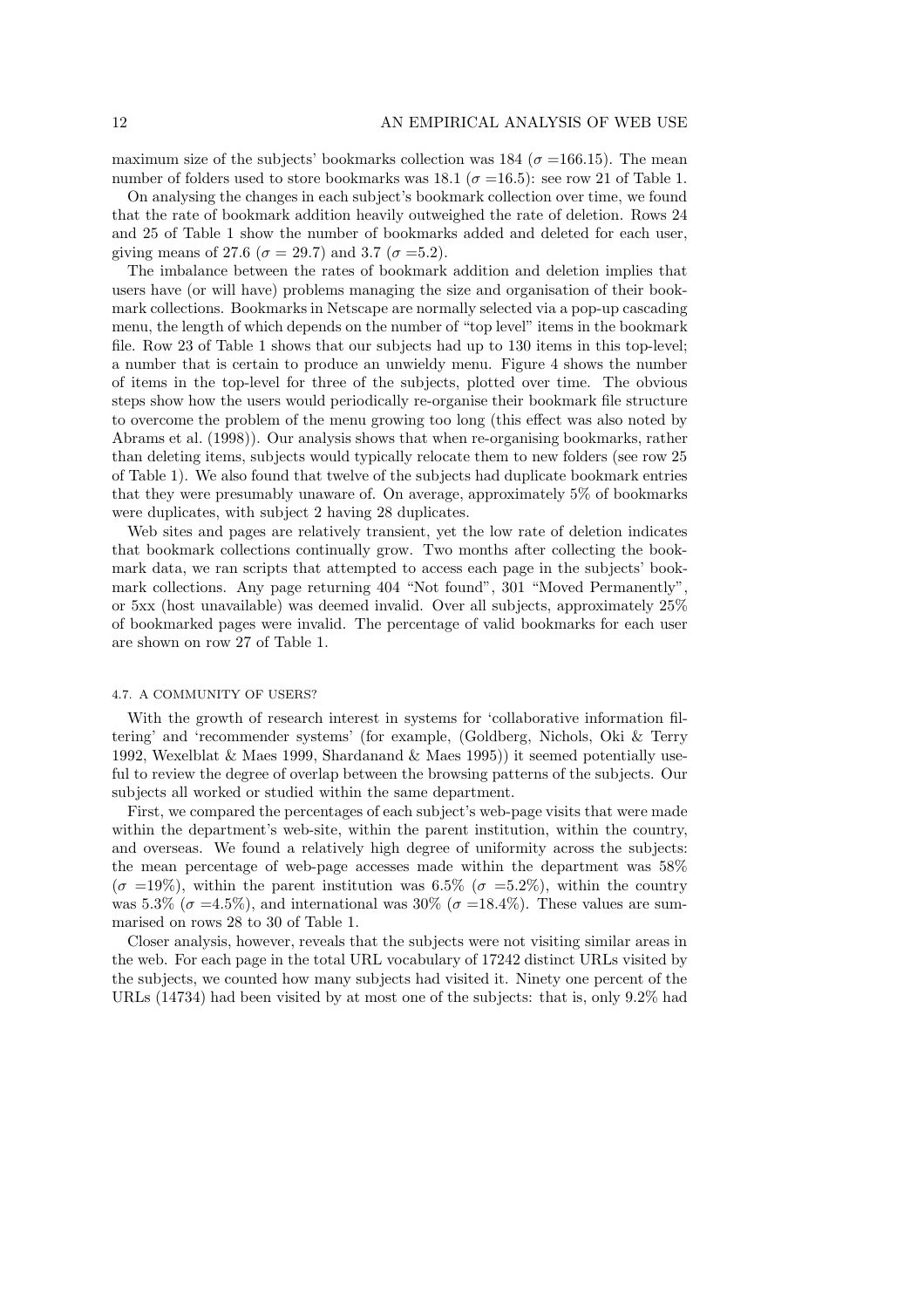been seen by more than one subject. No page had been visited by all the subjects, but one (the University's home page) had been visited by all but one subject. A total of 732 pages had been visited by three or more subjects, and only 89 pages were visited by eight or more subjects.

These results show that there was a surprising lack of overlap in the pages visited by this fairly homogeneous community of users.

#### 4.8. ABSENT TITLES

Five percent of the distinct URLs visited by the subjects did not have an HTML "Title" tag associated with the page.

Titles are used by Netscape and Microsoft Internet Explorer in a variety of ways, including labelling items on the "Back" pull down menu, default identification tags in the bookmark and history lists, and labelling the window-manager border. Missing, incorrect, and inconsistent titles can frustrate the user's ability to identify pages that they wish to return to (Cockburn  $&$  Greenberg 2000). Although there are alternative interface techniques that could be used to aid page identification (such as thumbnail images of the page (Cockburn, Greenberg, McKenzie, JasonSmith & Kaasten 1999, Robertson, Czerwinski, Larson, Robbins, Thiel & van Dantzich 1998)), it is likely that text titles will remain an important page identification cue. There is little that any browser can do to ensure the presence and accuracy of the text titles, but the software used to author web-pages could improve the techniques used to prompt page-designers to carefully consider the titles they assign to pages. Often, page-titling capabilities are 'hidden' under sub-menus or dialogue boxes, rather than prominently displayed for each newly authored page.

# **5. Implications for Design**

Studies such as this help us understand the scale and nature of web use. Several research and development strands can potentially benefit from this improved understanding.

#### 5.1. HISTORY AND REVISITATION TOOLS

According to the results, approximately 81% of the URLs that a user visits are revisitations. This result substantially exceeds the previously reported values of 58% and 61%. From these high values it is clear that any minor interface inefficiency in supporting revisitation will result in massive productivity losses when multiplied across millions of users.

Current commercial browsers support a wide array of facilities for helping users return to pages. These include the 'Back' button used to return to recently visited pages, bookmarks (or 'favourites') used for frequently visited pages, history lists for more temporally distant pages, and a variety of other schemes. Each of these mechanisms would independently benefit from HCI research on the support they provide, but possibly greatest user benefits would be provided by integrating the diverse revisitation interfaces into a single interface component, thus eliminating the need for the user to learn multiple interfaces.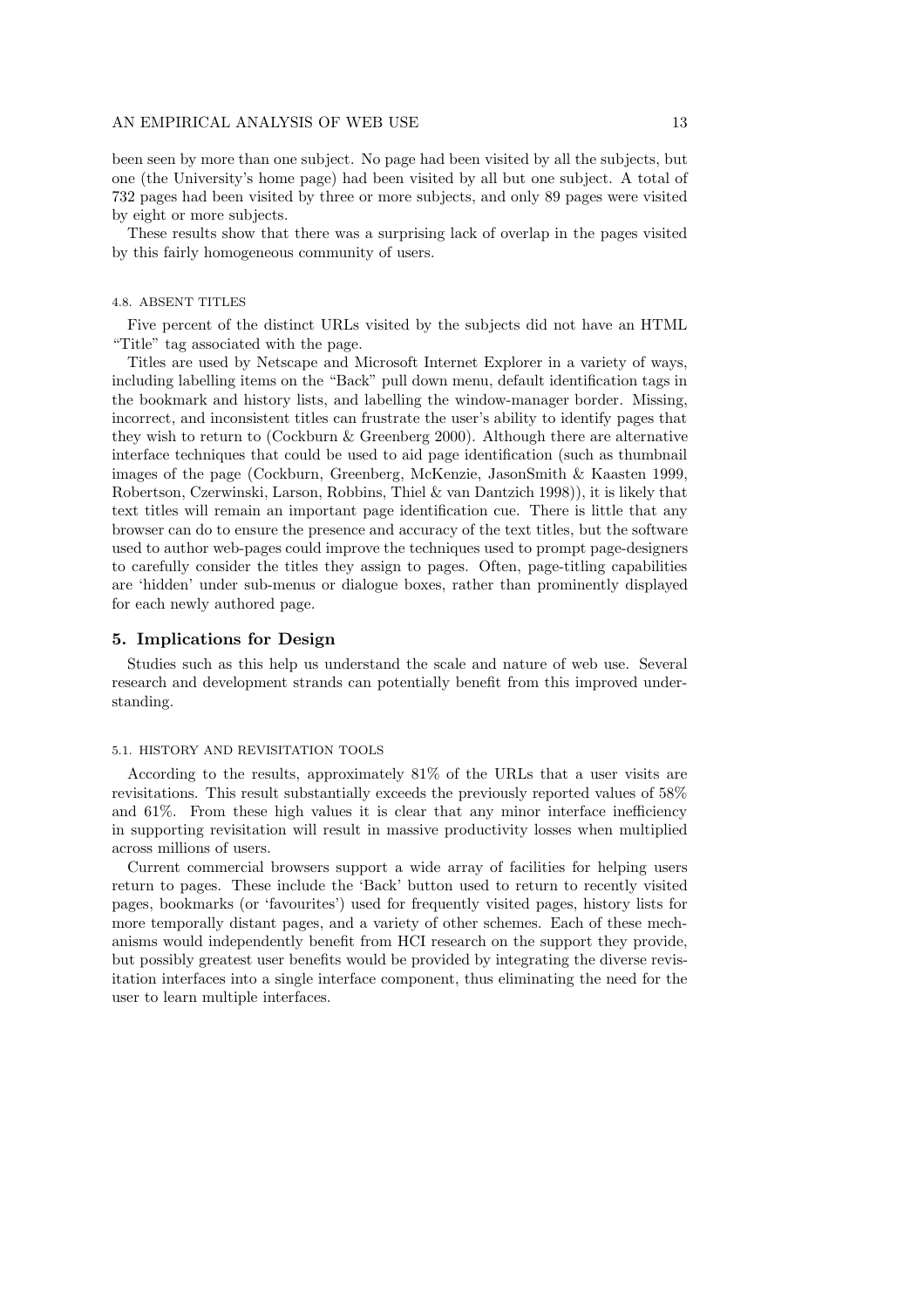|                |                                                        | s1                                                                              | s2    | s3             | s4                          | s4    | s6       | s7       | s8    | s9   | s10          | s11      | s12            | s13          | s14            | s15            | s16            | s17            |
|----------------|--------------------------------------------------------|---------------------------------------------------------------------------------|-------|----------------|-----------------------------|-------|----------|----------|-------|------|--------------|----------|----------------|--------------|----------------|----------------|----------------|----------------|
|                | Visits, vocabulary and revisitation                    |                                                                                 |       |                |                             |       |          |          |       |      |              |          |                |              |                |                |                |                |
| $\mathbf{1}$   | Visit count                                            | 4531                                                                            | 10361 | 471            | 1833                        | 11299 | 2156     | 2694     | 7542  | 2613 | 2000         | 753      | 863            | 1163         | 8806           | 24309          | 281            | 3166           |
| $\overline{2}$ | URL vocabulary                                         | 1065                                                                            | 1842  | 116            | 929                         | 2519  | 1026     | 801      | 2481  | 964  | 553          | 346      | 229            | 450          | 1540           | 4251           | 74             | 1679           |
| 3              | Pages visited once                                     | 644                                                                             | 980   | 62             | 715                         | 1199  | 741      | 485      | 1294  | 561  | 351          | 258      | 119            | 272          | 777            | 1879           | 38             | 1169           |
| 4              | Revisitation rate $(\%)$                               | 85.8                                                                            | 90.5  | 86.8           | 61.0                        | 89.4  | 65.6     | 82.0     | 82.8  | 78.5 | 82.5         | 65.7     | 86.2           | 76.6         | 91.2           | 92.3           | 86.5           | 63.1           |
|                | Visits to search pages                                 |                                                                                 |       |                |                             |       |          |          |       |      |              |          |                |              |                |                |                |                |
| 5              | Count                                                  | 186                                                                             | 411   | 6              | 225                         | 432   | 191      | 91       | 845   | 281  | 234          | 50       | 140            | 42           | 448            | 721            | $\overline{0}$ | 309            |
| 6              | Percentage of visits                                   | 4.1                                                                             | 4.0   | 1.3            | 12.3                        | 3.8   | 8.9      | 3.4      | 11.2  | 10.8 | 11.7         | 6.6      | 16.2           | 3.6          | 5.0            | 3.0            | $\overline{0}$ | 9.8            |
|                | Linear regression of visit count with vocabulary       |                                                                                 |       |                |                             |       |          |          |       |      |              |          |                |              |                |                |                |                |
| $\overline{7}$ | Slope                                                  | 5.03                                                                            | 6.46  | 4.26           | 2.03                        | 4.61  | 2.115    | 3.45     | 3.01  | 2.57 | 3.80         | 2.17     | 3.60           | 2.70         | 5.93           | 6.36           | 4.33           | 1.87           |
| 8              | R-Squared                                              | 0.96                                                                            | 0.90  | 0.98           | 0.997                       | 0.997 | 0.98     | 0.98     | 0.999 | 0.99 | 0.98         | 0.98     | 0.97           | 0.996        | 0.99           | 0.99           | 0.97           | 0.998          |
| 9              |                                                        | .00                                                                             | .00   | .00            | .00                         | .00   | .00      | .00      | .00   | .00  | .00          | .00      | .00            | .00          | .00            | .00            | .00            | .00            |
|                | Visits to top five pages ( $\textcircled{=}$ homepage, | $\geq$ personal toolbar, $\chi$ = no special access)<br>$\bullet =$ bookmarked, |       |                |                             |       |          |          |       |      |              |          |                |              |                |                |                |                |
|                | 10 Count for $# 1$                                     | 820                                                                             | 4352  | 98             | 218                         | 1275  | 166      | 366      | 493   | 186  | 660          | 134      | 128            | 67           | 434            | 1494           | 57             | 164            |
|                | 11 Access to $\# 1$                                    | ₩                                                                               | 器     | ÷              | 器                           | ₩     | x        | ₩        | 器     | x    | Х            | x        | x              | ÷            | ₩              | Х              | x              | Х              |
|                | 12 Count for $# 2$                                     | 549                                                                             | 384   | 84             | 74                          | 445   | 153      | 82       | 199   | 118  | 95           | 44       | 125            | 30           | 420            | 1214           | 37             | 75             |
|                | 13 Access to $\# 2$                                    | ➤                                                                               | F     | 發              | Æ                           | Х     | ₩        | $\geq$   | ➤     | x    | ₩            | 器        | x              | Х            | х              | ₩              | x              | x              |
|                | 14 Count for $# 3$                                     | 106                                                                             | 199   | 20             | 36                          | 158   | 43       | 61       | 172   | 57   | 77           | 19       | 102            | 28           | 220            | 484            | 23             | 42             |
|                | 15 Access to $# 3$                                     | ÷                                                                               | Х     | Х              | Х                           | Х     | Х        | Х        | ÷     | x    | Х            | ➤        | Х              | ₩            | Х              | $\geq$         | ₩              | x              |
|                | 16 Count for $#4$                                      | 95                                                                              | 117   | 14             | 22                          | 147   | 38       | 51       | 96    | 49   | 40           | 16       | 30             | 22           | 158            | 398            | $\overline{7}$ | 41             |
|                | 17 Access to $\#$ 4                                    | ÷                                                                               | x     | Х              | Х                           | Х     | Х        | Х        | Х     | 黍    | ÷            | Х        | ¢              | x            | Х              | Х              | Х              | х              |
|                | 18 Count for $# 5$                                     | 58                                                                              | 115   | 10             | 19                          | 144   | 20       | 51       | 75    | 31   | 27           | 14       | 11             | 18           | 154            | 218            | $\overline{7}$ | 35             |
|                | 19 Access to $# 5$                                     | Х                                                                               | Х     | Х              | Х                           | Х     | Х        | Х        | Х     | ÷    | Х            | Х        | Х              | Х            | Х              | Х              | Х              | Х              |
|                | Bookmark statistics                                    |                                                                                 |       |                |                             |       |          |          |       |      |              |          |                |              |                |                |                |                |
|                | 20 Max. num. bookmarks                                 | 165                                                                             | 565   | 107            | 272                         | 189   | 94       | 247      | 587   | 188  | 76           | 86       | 112            | 25           | 89             | 84             | $\overline{0}$ | 242            |
|                | 21 Max. num. folders                                   | 16                                                                              | 58    | 12             | 19                          | 19    | 3        | 25       | 52    | 36   | 13           | 8        | 12             | $\mathbf{1}$ | 6              | 17             | $\overline{0}$ | 11             |
|                | 22 Mean URLs / folder                                  | 9.6                                                                             | 9.5   | 8.8            | 13.2                        | 10.6  | 30.6     | 9.8      | 11.0  | 4.6  | 5.6          | 11.8     | 8.9            | 20.6         | 16.8           | 4.8            | 0.0            | 19.5           |
|                | 23 Max. top level items                                | 34                                                                              | 74    | 21             | 59                          | 32    | 90       | 44       | 47    | 30   | 22           | 38       | 27             | 20           | 37             | $\overline{2}$ | $\Omega$       | 130            |
|                | 24 Num bookmarks added                                 | 37                                                                              | 108   | 3              | 33                          | 50    | 3        | 5        | 48    | 65   | 6            | 19       | $\overline{7}$ | 6            | 10             | 14             | $\Omega$       | 56             |
|                | 25 Num bookmarks moved                                 | 21                                                                              | 147   | $\overline{0}$ | $\Omega$                    | 58    | $\Omega$ | $\Omega$ | 56    | 8    | $\Omega$     | 38       | $\Omega$       | $\Omega$     | 20             | $\overline{2}$ | $\Omega$       | 3              |
|                | 26 Num. bookmarks deleted                              | 11                                                                              | 9     | $\Omega$       | $\mathcal{D}_{\mathcal{L}}$ | 10    | $\Omega$ | $\Omega$ | 17    | 6    | $\mathbf{1}$ | $\Omega$ | $\Omega$       | $\Omega$     | $\overline{5}$ | $\overline{2}$ | $\Omega$       | $\overline{0}$ |
|                | 27 Percentage valid                                    | 77.8                                                                            | 75.0  | 99.0           | 73.1                        | 79.2  | 76.3     | 70.3     | 61.9  | 90.1 | 64.3         |          | 80.2 100.0     | 79.2         | 82.7           | 87.3           |                | 82.3           |
|                | Page locations: percentages of page visits             |                                                                                 |       |                |                             |       |          |          |       |      |              |          |                |              |                |                |                |                |
|                | 28 Department                                          | 46.7                                                                            | 68.1  | 79.6           | 53.0                        | 53.7  | 63.0     | 71.0     | 41.1  | 45.0 | 66.8         | 67.4     | 51.3           | 49.0         | 65.3           | 73.3           | 90.0           | 5.4            |
|                | 29 Organisation                                        | 4.8                                                                             | 4.1   | 2.9            | 7.1                         | 8.5   | 12.7     | 10.2     | 3.8   | 1.7  | 1.4          | 3.3      | 21.6           | 10.1         | 3.7            | 2.8            | 9.3            | 2.2            |
|                | 30 International                                       | 31.1                                                                            | 26.1  | 17.5           | 36.9                        | 34.0  | 12.3     | 14.8     | 50.0  | 49.9 | 28.7         | 21.9     | 23.4           | 31.8         | 28.7           | 20.5           | 0.0            | 82.4           |
|                |                                                        |                                                                                 |       |                |                             |       |          |          |       |      |              |          |                |              |                |                |                |                |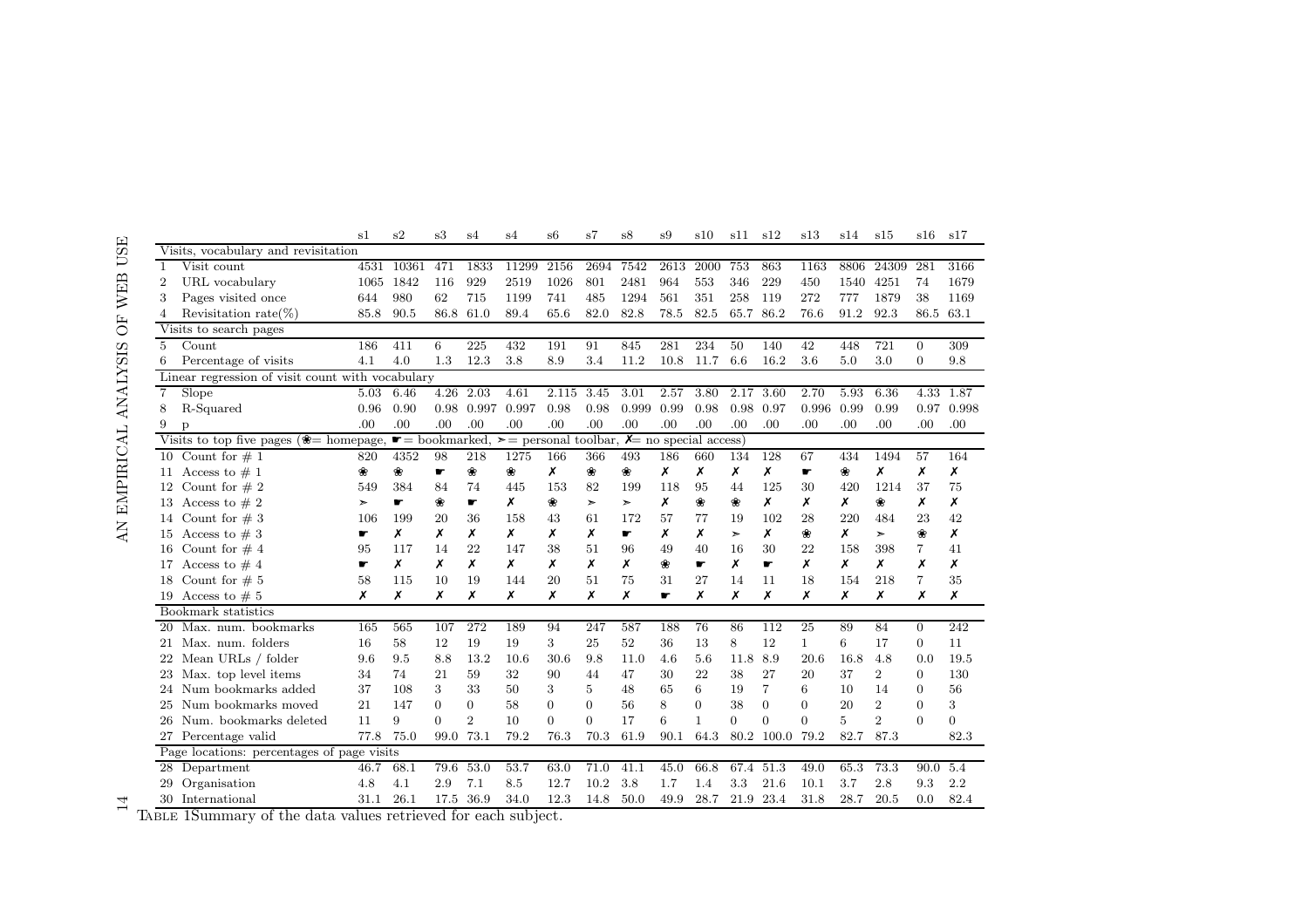#### 5.1.1. *The 'Back' button*

The prevalence of revisitation calls the stack-based behaviour of the 'Back' button into question. 'Back' removes recently seen pages from the set of accessible pages through its 'stack-pruning' implementation (Cockburn & Jones 1996). Greenberg & Cockburn (1999) describe a variety of alternative implementations of the 'Back' button that do not prune recently visited pages, including a true and complete temporal history of the pages that the user has seen in the browser.

In our on-going work, we will conduct a comparative evaluation of the traditional 'stack-based' behaviour of the 'Back' button and our 'temporally-based' behaviour.

#### 5.1.2. *History Lists*

Netscape Navigator and Microsoft Internet Explorer both support history lists that allow the user to investigate the complete history of pages prior to a temporally distant point at which entries expire from the list. The techniques used by these systems are substantially different. Netscape supports a textual list that can be sorted by one of several dimensions: alphabetical list of URL or title, visit count, time of first or last visit, and so on. Internet Explorer, in contrast, uses a 'temporal chunks' mechanism that allows pages to be recalled based firstly on their temporal distance from the current time ('yesterday', 'last week', etc.), subsequently by an alphabetical list of web-sites, and finally by an alphabetical list of page titles.

It is unclear which of these techniques is more effective, and we currently have a student investigating this issue.

#### 5.1.3. *Visual Histories*

Many systems have implemented visual histories: from early systems such as MosaicG (Ayers & Stasko 1995) and WebNet (Cockburn & Jones 1996) through to recent systems such as Footprints (Wexelblat & Maes 1999), WebView (Cockburn et al. 1999), and PadPrints (Hightower, Ring, Helfman, Bederson & Hollan 1998). With the exception of Footprints and PadPrints, the major limitation of the work on web revisitation schemes is the lack of empirical evaluation. Cockburn & Greenberg (2000) provides a review and discussion of issues in the usability of visual histories.

#### 5.2. BOOKMARKING TOOLS

Having noted that bookmark maintenance is one of the top three usability problems on the web (Pitkow 1996), several research projects are investigating new styles of bookmarking interfaces: for example, the "WWW Dynamic Bookmark" (Takano & Winograd 1998) and the Data Mountain (Robertson et al. 1998).

Our study reveals that users build very large bookmark collections, and that the current interface schemes tend to become unwieldy (producing extremely long menus), forcing users to re-organise their bookmark structure. The results also showed that approximately a quarter of bookmarks are invalid. Finally, the results indicated that users tend to have one or two pages that are visited far more often than all other pages.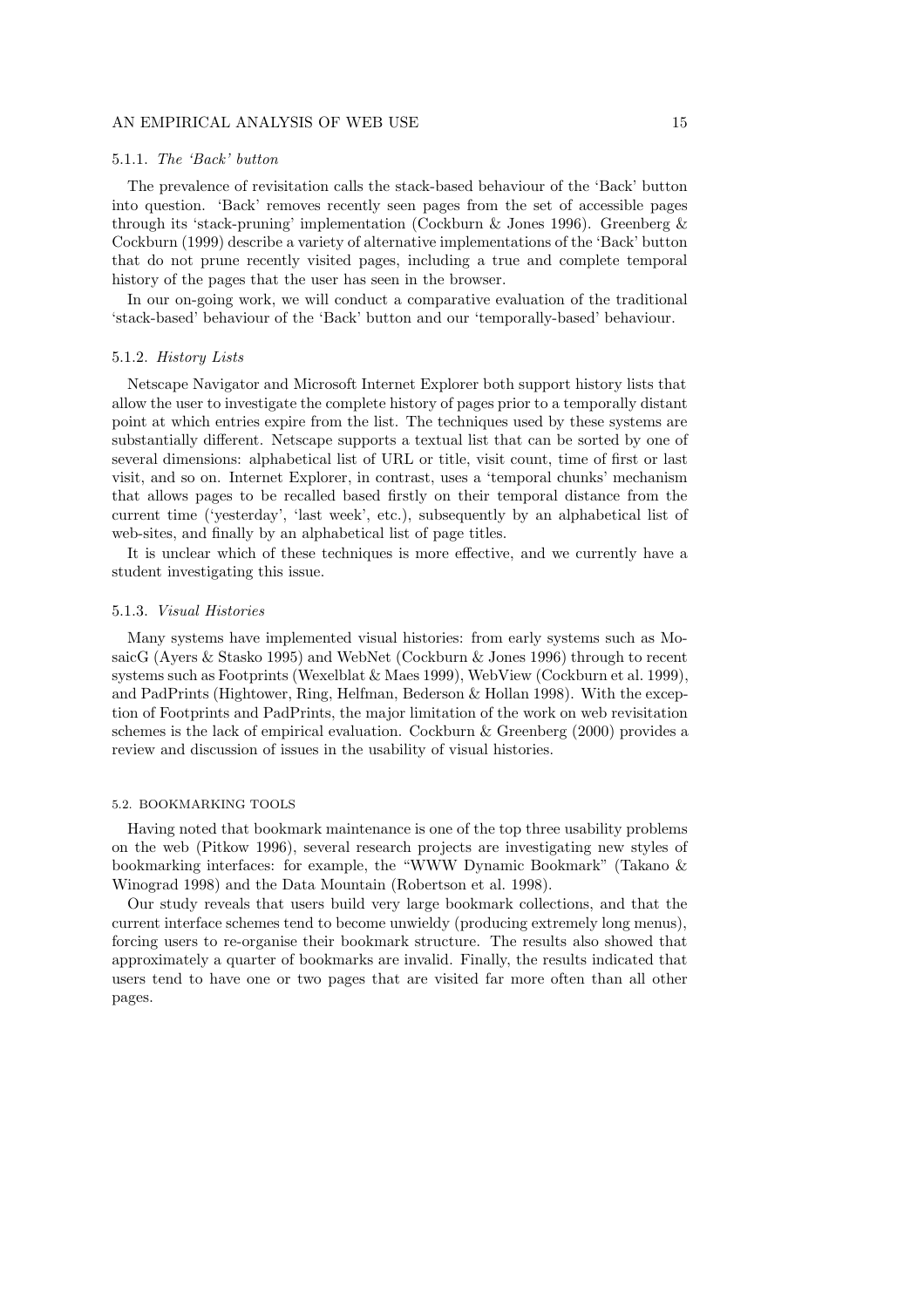There are three clear design implications. Firstly, bookmark collection systems should be sufficiently scalable to manage large collections. The Data Mountain, for instance, has been shown to be effective for a collection of 100 pages, but may have difficulty scaling to much larger data sets. Secondly, bookmark collection systems should include tools that assist users in managing their collections, particularly in identifying invalid bookmarks. Thirdly, systems should support shortcut mechanisms (such as the "Personal Toolbar Folder") for efficiently navigating to a small set of frequently visited pages.

#### 5.3. LOOK-AHEAD NAVIGATION

Given the high revisitation rates and rapid navigation patterns revealed by our data, it seems reasonable to suspect that users are often repeating common trails in order to reach a common destination point. The single *Last* data point for each page in the log files means that we are unable to effectively search for statistical data on the frequencies of these occurrences, but anecdotal evidence supports the claim. Many of our colleagues report paths typified by the following statement:

> I've never bookmarked the library's search page. I keep forgetting because once I'm there I start my search rather than thinking to bookmark it. Anyway, I've got a good shortcut. First, I click 'Home' which takes me to the Department's homepage, then I click on the link to the University's homepage, and from there I click on 'Departments' and then 'Libraries'. It takes quite a few clicks, but it doesn't take too long.

Through statistical analysis of each user's navigation patterns, it should be possible for next-generation browsers to predict likely destinations in a similar manner to that used by the 'Reactive Keyboard' (Darragh & Witten 1992).

To a small extent, current browsers are already moving in this direction, as demonstrated by Microsoft Internet Explorer's 'AutoComplete' feature which offers to complete partially typed URLs with those previously visited by the user.

## 5.4. PAGE AND SITE DESIGN

The results show that users spend a very short period of time at most pages. This rapid navigation behaviour indicates that most pages should be designed to load quickly, and to clearly present their links to the user. This property of browsing provides supporting evidence to Nielsen's web design guidelines such as "Scannability" and "Keep your texts short" (Nielsen 2000). Advanced web page features such as Macromedia Flash and java applets (which have a relatively high loading and start-up time) should be reserved for pages that the designer expects users to peruse for long periods.

An alternative interpretation of the rapid page navigation result is that web-sites should be designed to shorten the navigation paths to popular designation pages.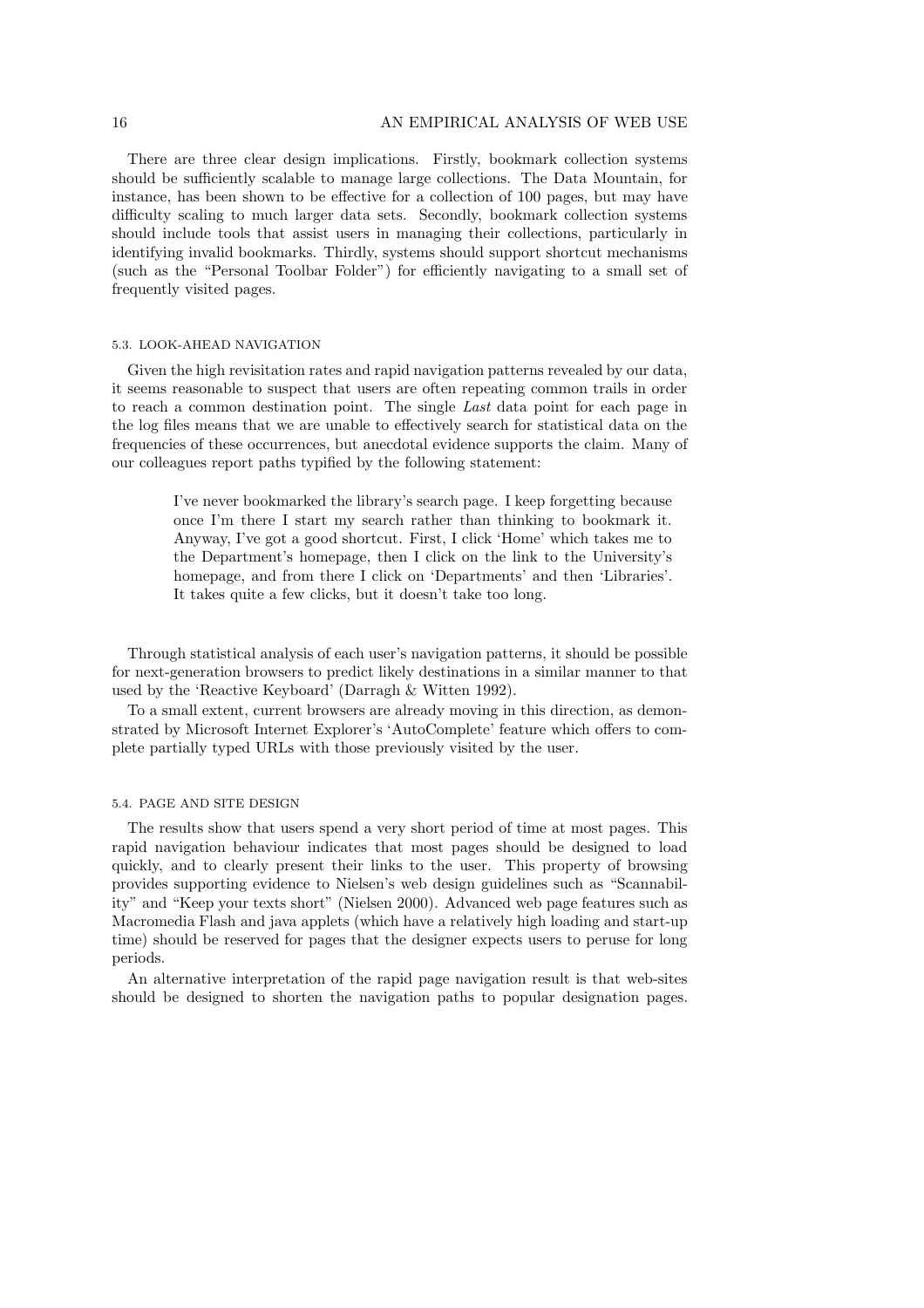Good page design, with appropriate use of navigational shortcuts, should minimise the number of transient pages used.

# **6. Limitations of the study**

# 6.1. LOGS VERSUS EVENTS

The analysis in this paper updates and extends prior client-side log analyses of webuse (Catledge & Pitkow 1995, Tauscher & Greenberg 1997). However, the technique we used to gather the data—file analysis from incremental backups—is different from that of the prior studies, which used low-level logs of the actual user events (button clicks, etc.) executed at the browser. Both techniques have their own strengths and weaknesses. The primary weakness of our technique is that we cannot determine which interface event caused a particular page to be accessed. The previous studies were able to report, for instance, that use of the 'Back' button accounted for approximately 40% of user actions at the browser. The primary strength of our technique, however, lies in our ability to gather data about the user's browsing activities without changing, in any way, their browsing environment. One of the primary limitations of the previous studies was that the users were not using their preferred web-browsers.

#### 6.2. SUBJECT GROUP

Like our own study, the previous studies have relied heavily on subjects who work and study in Computer Science departments. Clearly this is not a representative sample of web users. However, the fact that all the studies have used the same subject group provides uniformity in the subject pool, and increases the likelihood that the observed changes in browsing behaviour are real rather than arising from cultural and social differences in the subject pool.

#### 6.3. CHICKEN AND EGG PROBLEM

Our study, like those before it, characterises what users *do* with the web. It is not clear, however, to what extent their activities are determined by limitations of the browser rather than by their actual desires. Dynamic observational studies, such as that by Byrne et al. (1999), are necessary to clarify the mapping between the users' tasks and the support provided by browsers.

# **7. Conclusions**

This study updates and extends the empirical foundation for understanding web use. The study shows both expected and unexpected results when compared to earlier studies carried out in 1994 and 1995. As expected, users are daily visiting many more pages than earlier studies: approximately three times more than 1994 and twice as many as 1995. More surprisingly, the revisitation rate has increased from approximately 60% to 81%; on average, users have previously seen four out of five pages that they visit. The results also show that web-use is rapidly interactive, with users visiting many pages within seconds of each other. Additionally, there is evidence that users keep track of large numbers of bookmarks, that they seldom delete items from these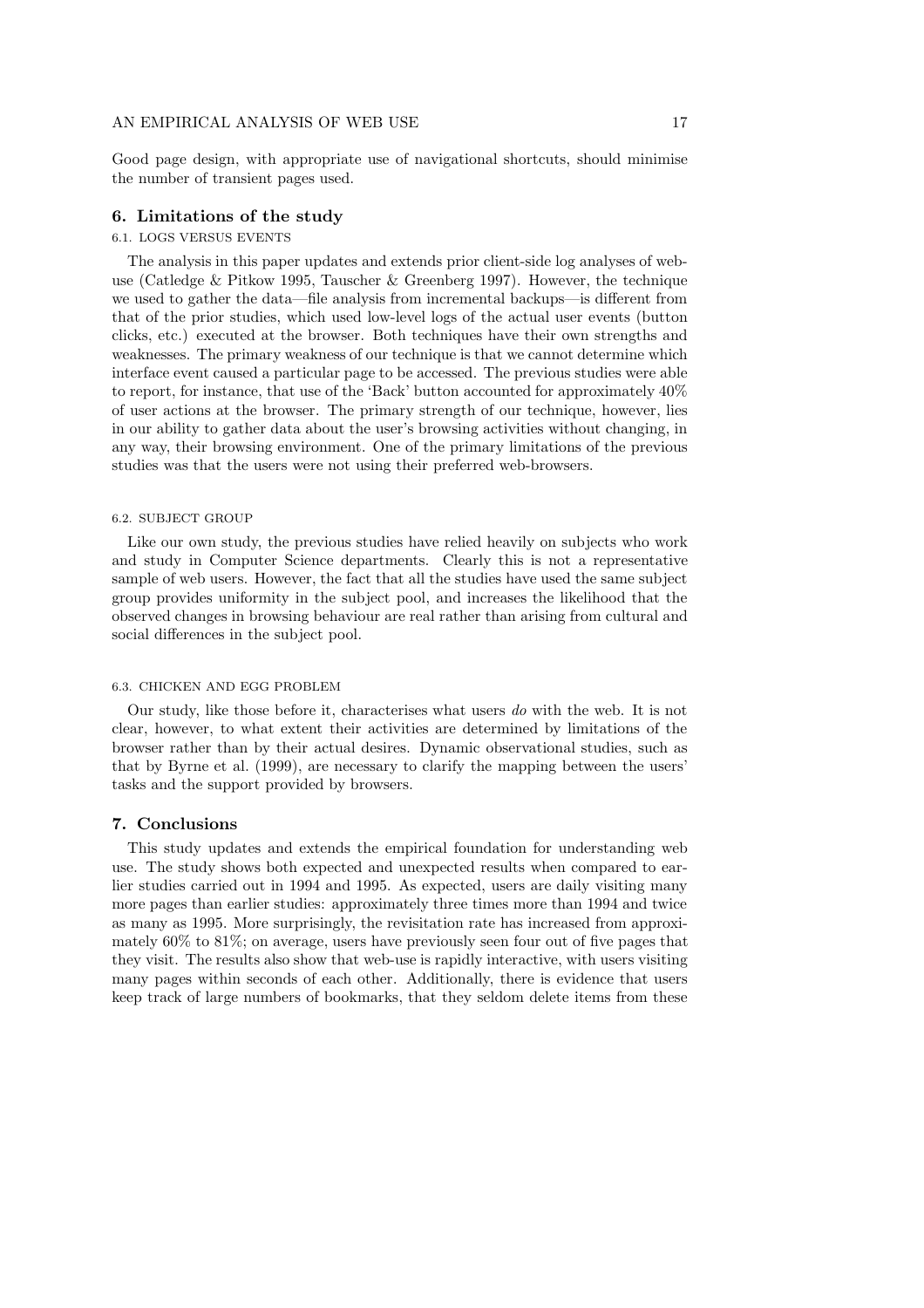collections, and that a relatively high percentage of bookmarks are invalid. Many other statistical characterisations of web use are also reported.

Our future work will continue to analyse web use. We will use this information as input to the design of web revisitation tools that integrate and extend the wide variety of schemes currently supported by commercial browsers.

# **Acknowledgements**

This research was aided by an equipment grant-in-aid from Microsoft Research. Thanks to Steve Jones, Michael JasonSmith and the anonymous reviewers for helpful comments on the paper.

# **References**

- Abrams, D., Baecker, R. & Chignell, M. (1998), Information archiving with bookmarks: Personal web space construction and organization, in 'Proceedings of CHI'98 Conference on Human Factors in Computing Systems Los Angeles, April 18–23', pp. 41–48.
- Au, I. & Li, S. (1998), Netscape communicator's collapsible toolbars, in 'Proceedings of CHI'98 Conference on Human Factors in Computing Systems Los Angeles, April 18–23', ACM Press, pp. 81–86.
- Ayers, E. & Stasko, J. (1995), Using graphic history in browsing the world wide web, in 'Proceedings of the Fourth International World Wide Web Conference. 11–14 December, Boston'.
- Bellotti, V. & Rogers, Y. (1997), From web press to web pressure: Multimedia representations and multimedia publishing, in 'Proceedings of the ACM SIGCHI'97 Conference on Human Factors in Computing Systems, Atlanta, Georgia, March 22-27', pp. 279–286.
- Byrne, M., John, B., Wehrle, N. & Crow, D. (1999), The tangled web we wove: A taskonomy of WWW use, in 'Proceedings of CHI'99 Conference on Human Factors in Computing Systems Pittsburgh, May 15–20', pp. 544–551.
- Catledge, L. & Pitkow, J. (1995), Characterizing browsing strategies in the world wide web, in 'Computer Systems and ISDN Systems: Proceedings of the Third International World Wide Web Conference. 10–14 April, Darmstadt, Germany', Vol. 27, pp. 1065–1073.
- Chi, E., Pirolli, P. & Pitkow, J. (2000), The scent of a site: A system for analyzing and predicting information scent, usage, and usability of a web site, in 'Proceedings of CHI'2000 Conference on Human Factors in Computing Systems The Hague, The Netherlands, April  $1-6$ ', pp.  $161-168$ .
- Cockburn, A. & Greenberg, S. (2000), 'Issues of page representation and organisation in web browser's revisitation tools', Australian Journal of Information Systems 7(2), 120–127.
- Cockburn, A., Greenberg, S., McKenzie, B., JasonSmith, M. & Kaasten, S. (1999), Webview: A graphical aid for revisiting web pages, in 'Proceedings of the 1999 Computer Human Interaction Specialist Interest Group of the Ergonomics Society of Australia (OzCHI'99). November 28–30 Wagga Wagga.', pp. 15–22.
- Cockburn, A. & Jones, S. (1996), 'Which way now? Analysing and easing inadequacies in WWW navigation', *International Journal of Human-Computer Studies* 45.(1), 105–129.
- Darragh, J. & Witten, I. (1992), The Reactive Keyboard, Cambridge University Press.
- Goldberg, D., Nichols, D., Oki, B. & Terry, D. (1992), 'Using collaborative filtering to weave an information tapestry', Communications of the ACM 35(12), 61–70.
- Greenberg, S. & Cockburn, A. (1999), Getting back to back: Alternate behaviors for a web browser's back button, in '5th Conference on Human Factors and the Web, Gaithersburg, Maryland. June 3.'. http://zing.ncsl.nist.gov/hfweb/
- Hightower, R., Ring, L., Helfman, J., Bederson, B. & Hollan, J. (1998), Graphical multiscale web histories: A study of padprints, in 'Proceedings of the 1998 ACM Conference on Hypertext, June 20–24. Pittsburgh, Pennsylvania.', ACM Press, pp. 58–65.